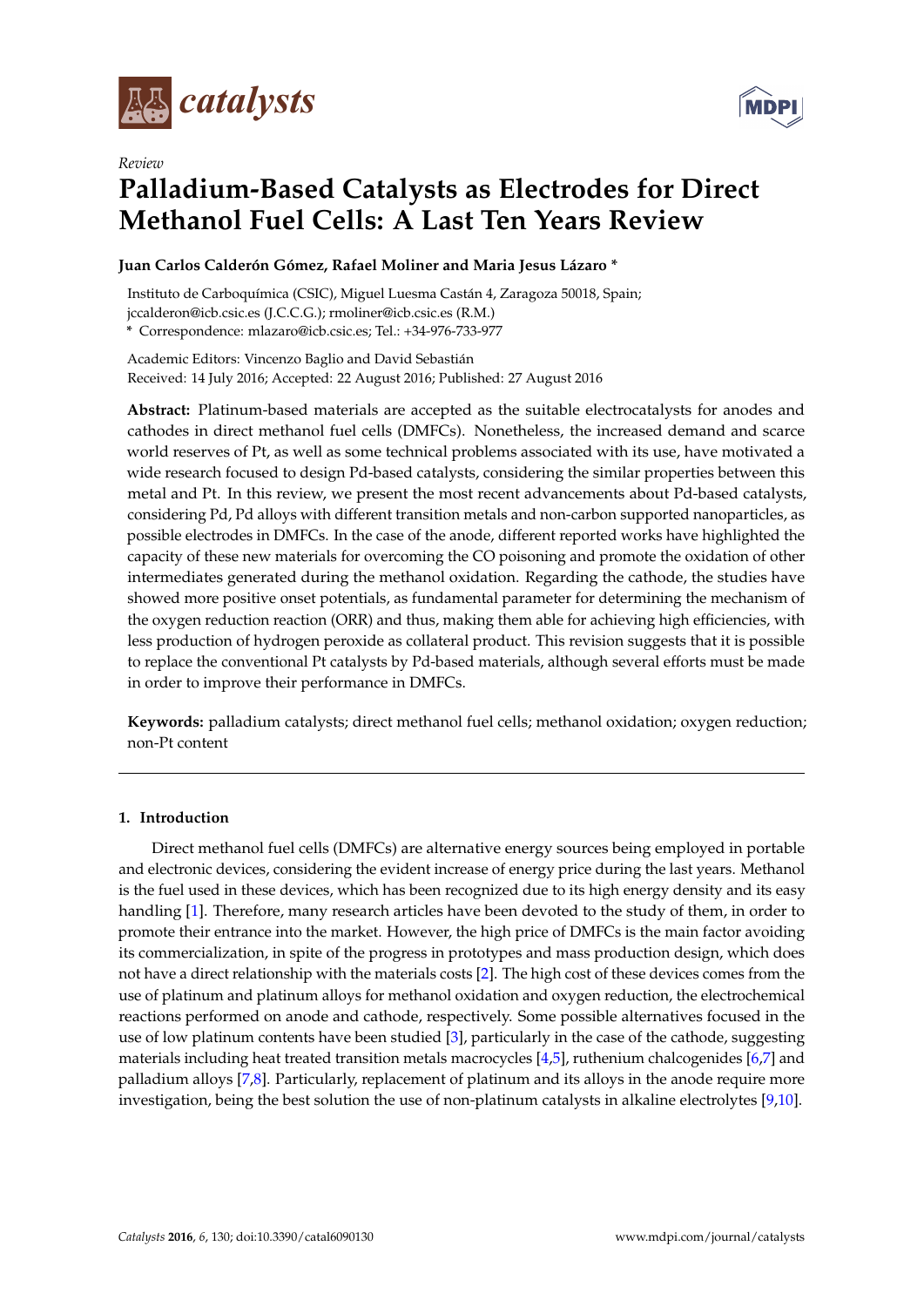Within this context, palladium has been suggested for substituting the platinum in anodes and cathodes of DMFCs because of the similarities between these metals, as well as the major abundance and low cost of Pd [\[11\]](#page-15-10). Mining sources of palladium are more abundant than those for Pt, a fact that makes Pd cheaper (\$654.1 per oz.) than Pt (\$1796.9 per oz.) [\[12\]](#page-15-11). Furthermore, in the case of the anode, palladium has displayed high tolerance towards CO poisoning [\[13\]](#page-15-12) and high catalytic activity for alcohols oxidation in alkaline medium [\[12](#page-15-11)[,14](#page-15-13)[,15\]](#page-15-14). Regarding the cathode, Pd-based catalysts have also arisen as an alternative to perform the oxygen reduction reaction (ORR), especially if this metal is combined with other transition metals, which induce changes in the Pd electronic structure, and thus, increasing its activity [\[16\]](#page-16-0).

In this work, a review of the progress of Pd-based catalysts for both anodes and cathodes in DMFCs is presented, considering two categories: carbon-supported and non-carbon-supported catalysts. The effect of second metals and novel supports in the catalytic activity is discussed, in order to explain why these Pd catalysts could be suggested as electrodes for direct methanol fuel cells.

### **2. Methanol Oxidation on Pd-Based Catalysts**

### *2.1. Carbon-Supported Pd-Alloys*

The role of carbon materials as support for catalysts in all the categories of polymer electrolyte membrane fuel cells is well known, and is related with different factors: (1) enhancement of high electroactive area, caused by a better dispersion of nanoparticles [\[17\]](#page-16-1); (2) improved electroactive species diffusion through the porous structure of carbon support [\[17\]](#page-16-1); and (3) promotion of the electronic transfer, either for the presence of surface functional groups or the decrease in Fermi level of the catalysts [\[18\]](#page-16-2). Therefore, a way for increasing the activity of catalysts is upgrading the electrical and morphological properties of carbon supports, a fact applied for both Pt-based and non Pt-based electrocatalysts. In this sense, graphene has been suggested as a good alternative to support Pd nanoparticles in order to improve the performance of anodic catalysts during the methanol oxidation reaction (MOR). Zhang and co-workers have found enhanced electrocatalytic activity for methanol oxidation when these kinds of materials are employed as anode catalysts, which was attributed to the large electrochemically active surface area (ECSA) generated by the large amount of active edge sites present in the graphene. These sites are able to anchor the Pd nanoparticles and modify the electronic properties of them, obtaining high currents in the forward scan and thus improved efficiency toward the production of  $CO_2$  as principal product during the methanol oxidation [\[19\]](#page-16-3). In other work [\[20\]](#page-16-4), the synthesis of ultrafine Pd nanoparticles (NPs) supported on N- and S-modified graphenes was reported. In this case, the effects caused by the high surface area of graphene were represented in the increased electrocatalytic performance during the methanol electro-oxidation, as well as the catalytic stability in comparison with the corrosion resistance displayed by Pd nanoparticles supported on both, undoped graphene and Vulcan XC-72R carbon black. Another example of the remarkable benefits in the catalytic activity caused by graphenes can be seen in a recent work reported by Zhang et al. [\[21\]](#page-16-5), which prepared hybrid composites between graphitic carbon nitride and reduced graphene oxides as support for Pd nanostructures. These materials displayed high forward peak current densities, which were explained from: (1) the large ECSA; (2) the presence of planar groups that modified interactions between the support and the nanoparticles; and (3) the long-term stability of the composites. In fact, the current densities overcame those observed for Pd nanoparticles supported on reduced graphenes and a commercial Pd catalyst supported on activated carbon. Table [1](#page-2-0) displayed some electrochemical parameters determined for catalysts supported on graphenes.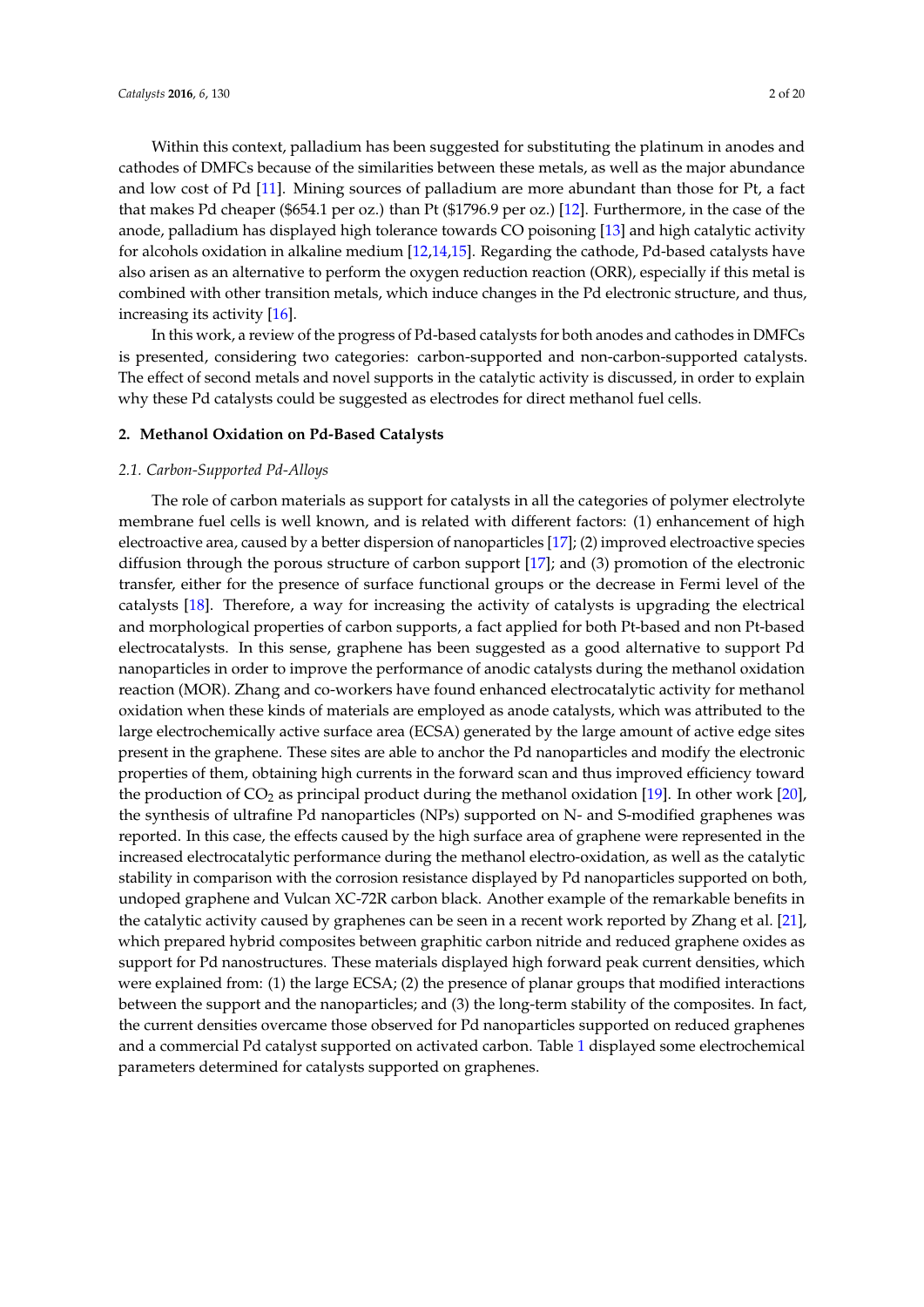| Catalyst         | <b>Onset Potential</b><br>(V vs. RHE)           | Anodic Peak Potential<br>$(V \text{ vs. RHE})$ | <b>Anodic Peak Current</b><br>$(mA mg-1 Pd)$ | Reference |  |
|------------------|-------------------------------------------------|------------------------------------------------|----------------------------------------------|-----------|--|
| Pd/CNNF-G        | 0.420                                           | 0.800                                          | 1780                                         |           |  |
| $Pd/C_3N_4$ -RGO | 0.450                                           | 0.800                                          | 1550                                         |           |  |
| Pd/RGO           | 0.570                                           | 0.810                                          | 860                                          | $[19]$    |  |
| Pd/CNT           | 0.570                                           | 0.850                                          | 700                                          |           |  |
| Pd/AC            | 0.580                                           | 0.870                                          | 550                                          |           |  |
| $Pd/C_3N_4$      | 0.780                                           | 0.870                                          | 80                                           |           |  |
| Catalyst         | <b>Onset Potential</b><br>$(V \text{ vs. RHE})$ | <b>Anodic Peak Potential</b><br>(V vs. Hg/HgO) | <b>Anodic Peak Current</b><br>$(mA cm-2)$    | Reference |  |
| Pd/NS-G          | 0.472                                           | 0.880                                          | 12.5                                         |           |  |
| Pd/G             | 0.600                                           | 0.880                                          | 7                                            | [20]      |  |
| Pd/C             | 0.520                                           | 0.890                                          | 5.6                                          |           |  |

<span id="page-2-0"></span>**Table 1.** Electrochemical properties of Pd catalysts supported on graphenes, doped graphenes, RGO, reduced graphene oxide.

Generally, Pd-based catalysts are supported on carbon blacks, bearing in mind its high conductivity and low cost. An example of these catalysts are the Pd-M alloys ( $M = Ag$ , Ni, Rh, and Au), which have displayed different activities towards the methanol oxidation. Incorporation of Ag into the crystalline structure of Pd is one of the most studied non-Pt alloys, because of its high performance. Yin et al. [\[22\]](#page-16-6) reported upper activities for Pd-Ag catalysts supported on Vulcan XC-72 carbon black, especially at Pd:Ag atomic ratios close to 65:35 and 46:54. In other work, Wang et al. [\[23\]](#page-16-7) supported Pd-Ag nanoparticles on carbon blacks, varying the Ag content and finding the Pd:Ag 1:1 atomic ratio as the most efficient composition in terms of electrocatalytic activity in alkaline medium. Ag induced a decrease in the methanol oxidation onset potential (0.436 V vs. RHE), in comparison with that observed for a Pd/C catalyst (0.536 V vs. RHE). Furthermore, the authors reported that addition of Ag promoted the easy removal of  $CO<sub>ads</sub>$ , increasing the number of active sites able to adsorb and oxidize methanol. The causes associated with the activity enhancement by Ag presence in the alloy were explained from a displacement in the d-band center of Pd, affecting the electronic properties of this metal and the activation of water at lower potentials in comparison with those required for Pd, which participates in the oxidation of  $CO<sub>ads</sub>$ . Although the authors demonstrated that presence of Ag in these carbon black-supported materials is profitable for the activity of Pd, the major increase in the activity of this noble metal was achieved for the Pd-Ag alloy supported on carbon nanotubes (CNTs). They demonstrated that catalysts supported on CNTs possessed bigger electroactive surface and better catalytic activity than Pd-Ag/C Vulcan XC-72R, possibly because of high specific surface area and big pore volume of CNTs. The Pd-Ag/CNTs exhibited more remarkable current densities during the electrochemical oxidation of methanol than Vulcan XC-72R-supported catalysts. Reduced graphene oxides have also been used as supports for Pd-Ag nanoparticles, displaying good performances, particularly for the oxidation of the intermediates generated during the MOR. It is well known that the novel properties of graphenes are principally related with the elevated conductivity caused by its graphite plane structure [\[24\]](#page-16-8). A work reported by Li and co-workers [\[25\]](#page-16-9) showed an improved oxidation of intermediates on Pd-Ag/ reduced graphene oxide (RGO), by means of the oxidation peaks generated during the forward  $(I_f)$  and reverse scans  $(I_b)$ , which appeared in the methanol oxidation cyclic voltammetries. The oxidation of these chemisorbed intermediates was efficiently performed in the backward scan, as they are not totally oxidized during the forward scan. The highest ratio between these forward and backward currents was displayed by the catalyst Pd-Ag (1:1.5)/RGO, indicating a high conversion of methanol to  $CO<sub>2</sub>$  with a low production of intermediates. However, the authors considered Pd-Ag (1:1)/RGO as the best catalyst, because of the highest current densities displayed during the methanol oxidation. As mentioned above, the improved performance of these graphene-supported materials was attributed to the presence of Ag and its synergistic effect with Pd for methanol electro-oxidation. In general, the role of Ag, with independence of the employed carbon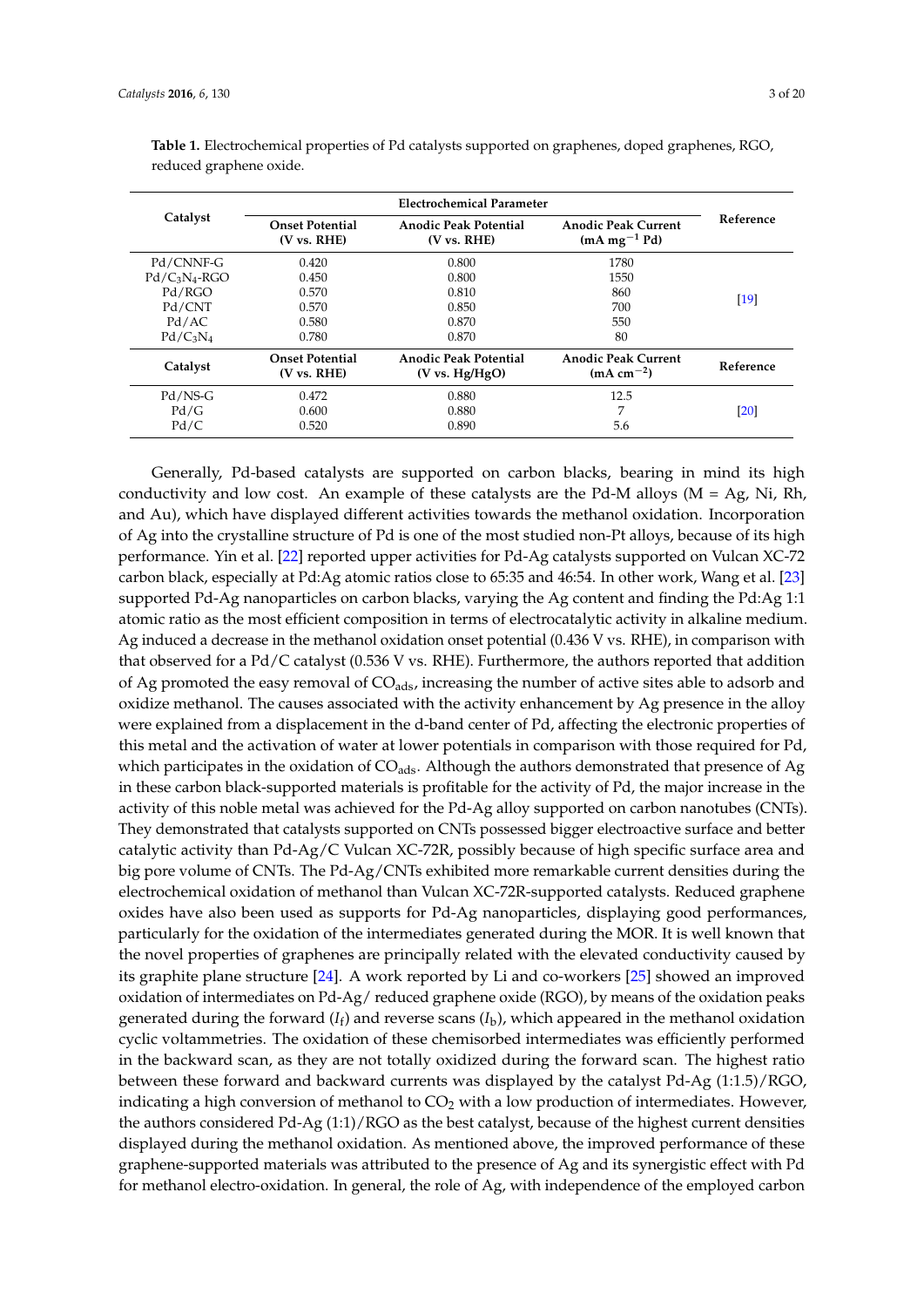support, is related to its oxophilic character, which promotes the  $OH<sub>ads</sub>$  adsorption, making easy the methanol dehydrogenation and  $CO<sub>ads</sub>$  oxidation steps.

$$
CH_3OH \rightleftharpoons CH_3OH_{ads} \tag{1}
$$

$$
CH_3OH_{ads} \rightarrow CO_{ad} + 4H^+ + 4e^-
$$
 (2)

$$
H_2O \to OH_{ad} + H^+ + e^-
$$
 (3)

$$
CO_{ad} + OH_{ad} \rightarrow CO_2 + H^+ + e^-
$$
 (4)

In this mechanism, after adsorption of methanol (Equation (1)), its deprotonation is carried out (Equation (2)) forming  $CO_{ad}$  which is oxidized by  $OH_{ad}$  (produced from water dissociation in Equation (3)), generating  $CO<sub>2</sub>$  and liberating the catalytic surface (Equation (4)). As demonstrated in a recent differential electrochemical mass spectrometry (DEMS) study [\[26\]](#page-16-10), these factors produce obtaining large CO<sub>2</sub> current efficiencies at low oxidation potentials and lower potentials for CO<sub>ads</sub> oxidation, as well as a displacement of the methyl formate forming potential towards more positive potentials, guaranteeing the complete oxidation of methanol. The effects attributed to graphene are related to high surface area, high electrical conductivity, upgraded electronic transference and the obtaining of more small and stable metal nanoparticles [\[25\]](#page-16-9). Table [2](#page-3-0) displays some electrochemical performances and parameters obtained during the electrochemical oxidation of methanol on carbon-supported Pd-Ag catalysts.

<span id="page-3-0"></span>

|                     |                                             | <b>Electrochemical Parameter</b>             |                                                                     |                    |  |
|---------------------|---------------------------------------------|----------------------------------------------|---------------------------------------------------------------------|--------------------|--|
| Catalyst            | <b>Onset Potential</b><br>(V vs. RHE)       | <b>Anodic Peak Potential</b><br>(V vs. RHE)  | <b>Anodic Peak Current</b><br>$(mA mg-1 Pd or Pt)$                  | Reference          |  |
| Pd/C                | 0.545                                       | 0.915                                        | 210.5                                                               |                    |  |
| $Pd_{80}Ag_{20}/C$  | 0.475                                       | 0.904                                        | 691.6                                                               |                    |  |
| $Pd_{65}Ag_{35}/C$  | 0.435                                       | 0.865                                        | 629.6                                                               | [22]               |  |
| $Pd_{46}Ag_{54}/C$  | 0.475                                       | 0.855                                        | 453.4                                                               |                    |  |
| Pt/CTKK             | 0.475                                       | 0.925                                        | 689.3                                                               |                    |  |
| Catalyst            | <b>Onset Potential</b><br>(V vs. RHE)       | <b>Anodic Peak Potential</b><br>(V vs. RHE)  | <b>Anodic Peak Current</b><br>$(mA cm^{-2})$                        | Reference          |  |
| Pd/C                | 0.536                                       | 0.928                                        | 0.557                                                               |                    |  |
| $Pd-Ag(2:1)/C$      | 0.446                                       | 0.886                                        | 0.635                                                               |                    |  |
| $Pd-Ag(1:1)/C$      | 0.436                                       | 0.856                                        | 0.678                                                               | $\lceil 23 \rceil$ |  |
| $Pd-Ag(1:1)/CNTs$   | 0.436                                       | 0.886                                        | 0.950                                                               |                    |  |
| $Pd-Ag(1:1.5)/C$    | 0.446                                       | 0.856                                        | 0.707                                                               |                    |  |
| Catalyst            | <b>Anodic Peak Potential</b><br>(V vs. RHE) | <b>Anodic Peak Current</b><br>$(mA mg-1 Pd)$ | <b>Ratio Between Forward and</b><br><b>Backward Anodic Currents</b> | Reference          |  |
| Pd/C                | 0.915                                       | 311                                          | 1.41                                                                |                    |  |
| $Pd-Ag(1:1)/GO$     | 0.865                                       | 225                                          | 1.50                                                                |                    |  |
| $Pd-Ag(1.5:1)/RGO$  | 0.915                                       | 334                                          | 1.42                                                                | $\lceil 25 \rceil$ |  |
| $Pd-Ag(1:1)/RGO$    | 0.875                                       | 630                                          | 3.15                                                                |                    |  |
| $Pd-Ag(1:1.5)/RGO$  | 0.895                                       | 585                                          | 6.55                                                                |                    |  |
| $Pd-Ag(1:1)/RGO-SB$ | 0.870                                       | 545                                          | 1.48                                                                |                    |  |

**Table 2.** Electrochemical properties of Pd-Ag catalysts supported on different carbon materials.

Carbon black-supported Pd-Ni is another widely reported alloy useful for carrying out the methanol oxidation. Different studies have demonstrated that presence of NiO in Pd catalysts can reduce the onset potential for the MOR, as well as increase the oxidation current densities [\[27\]](#page-16-11). It seems that nickel produces a similar effect to that for ruthenium in terms of the capacity to form  $OH_{ads}$  at lower potentials than Pd. Furthermore, Ni can induce changes in the electronic properties of Pd, similarly to the silver effect cited above [\[28\]](#page-16-12). These facts are reflected in the elevated currents associated with the hydrogen adsorption/desorption process and the resistance towards the carbonaceous intermediates poisoning during the methanol oxidation [\[29\]](#page-16-13). In order to elucidate the origin of the improved activity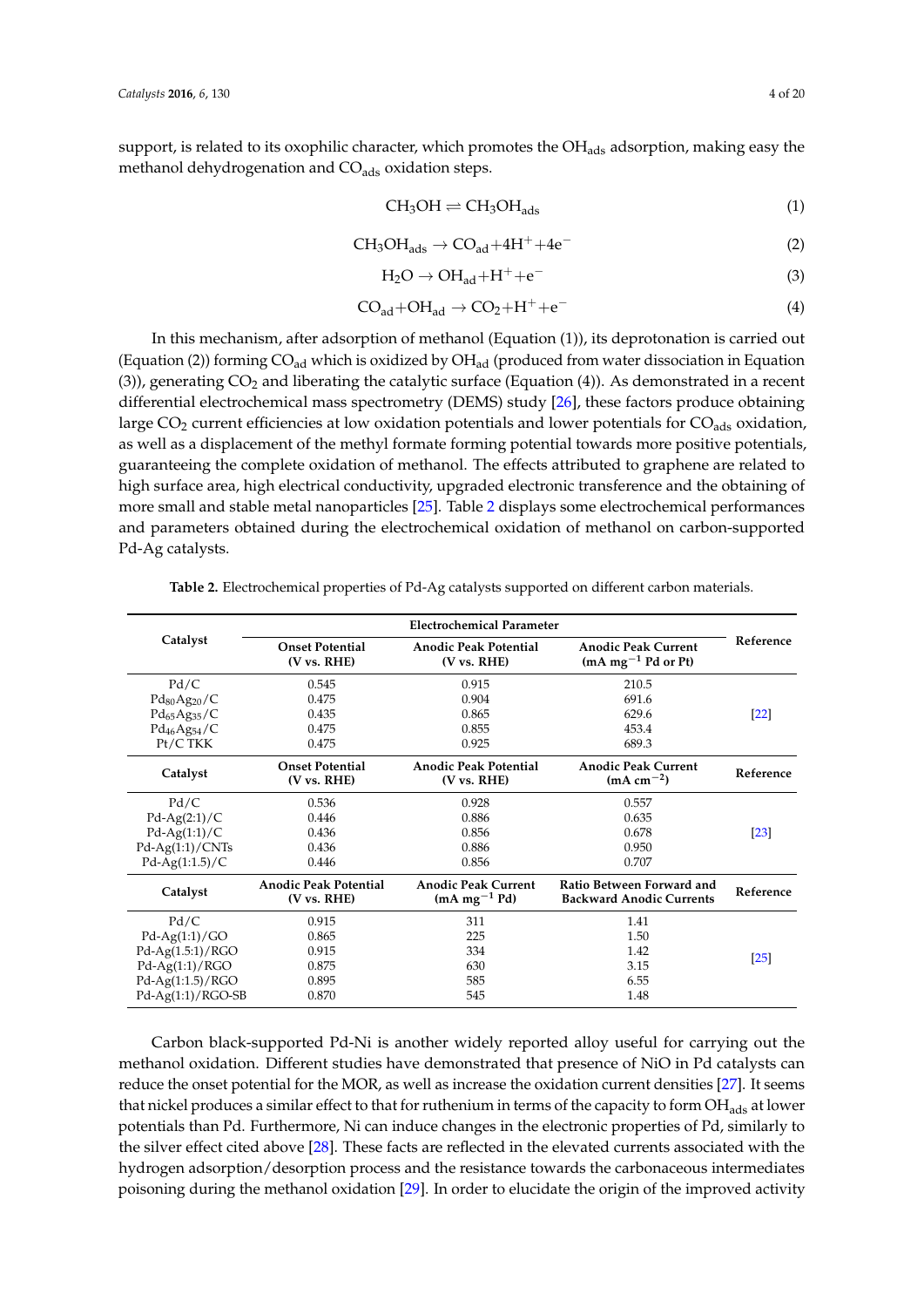in Pd-Ni catalysts supported on carbon blacks, Amin et al. determined the Ni surface coverage in these alloys, trying to correlate the presence of Ni oxides and hydroxides with the methanol oxidation current densities [\[30](#page-16-14)[,31\]](#page-16-15). The authors found enhanced current densities at big Ni coverages, due to the Ni oxophilic character and its capacity to generate adsorbed Ni hydroxides at low potentials. Another conclusion from these works was the ability of the NiOH and NiOOH for oxidizing the CO<sub>ads</sub> generated during the methanol oxidation, which occupies active Pd sites. Besides the incorporation of oxygenated species by Ni, it has also been suggested the appearance of some defects on palladium crystalline lattice, with a major activity towards the methanol oxidation [\[32\]](#page-16-16). Atomic ratio between Pd and Ni also played a key role in the activity of these carbon black-supported catalysts, as demonstrated by Calderon et al. in a recent work [\[33\]](#page-16-17). They synthesized Pd-Ni catalysts supported on chemically treated carbon blacks, which contained surface oxygen and nitrogen groups. The metal contents of these catalysts was close to 25 wt  $\%$ , whereas the studied Pd:Ni atomic ratios were near 1:1 and 1:2. Although no evident effects related to the presence of O- and N-surface functional groups were observed, these catalysts exhibited a higher CO poisoning tolerance than that observed for a Pd/C catalyst, which was explained from the increased amount of OH<sub>ads</sub> formed on surface Ni atoms, while the methanol oxidation produced higher current densities in the catalysts with Pd:Ni = 1:2, in comparison with current densities generated with the catalysts with the atomic ratio close to 1:1 and the catalysts without any content of Ni (catalyst Pd/C), being this fact a proof of the beneficial effects of Ni in this reaction. Regarding other novel carbon materials as supports for Pd-Ni catalysts, Singh et al. [\[34\]](#page-17-0) synthesized PdNi alloys supported on multi-walled carbon nanotubes (MWCNTs), finding remarkable activities toward the methanol oxidation, which were explained from the increased electroactive area of these composites, promoted by the use of MWCNTs and the electronic properties of the alloys, as described above. All of the authors coincided in the change of these electronic properties, also promoted by Ni oxides and hydroxides, being crucial factors for enhancing the electrochemical activity of the catalysts.

Other authors have suggested the doping of MWCNTs, as a plausible alternative for improving the activity, using for instance  $MnO<sub>2</sub>$  to cover the surface of carbon materials [\[35\]](#page-17-1). The presence of MnO<sup>2</sup> upgraded the electrocatalytic activity of Pd/MWCNTs and the tolerance to carbonaceous species poisoning, considering the high current values in the forward anodic peak current density (*I<sup>f</sup>* ). This value indicated a more effective removal of the poisoning species from the catalyst surface, oxidizing them to carbon dioxide. The authors suggested that the better activity for the Pd-MnO<sub>2</sub>/MWCNT catalyst could be explained from the synergetic effect between Pd and MnO<sub>2</sub>, promoting the adsorption of  $OH_{ad}$  species able to convert the poisoning species to  $CO<sub>2</sub>$ . Table [3](#page-5-0) present some catalytic parameters determined for the MOR performed on Pd-Ni catalysts supported on carbon materials.

Rh is another metal recently proposed to be alloyed with Pd. This metal is known for applications as exhaust systems in automobiles [\[36\]](#page-17-2) and CO-tolerant electrode for the oxidation of  $H_2$  in high temperature-proton exchange membrane fuel cells if hydrogen comes from a gas reformate process [\[37\]](#page-17-3). Studies related with the ethanol oxidation on Pt-Rh alloys in acidic and alkaline media have also been reported, displaying good methanol conversions to  $CO<sub>2</sub>$  [\[38](#page-17-4)[–41\]](#page-17-5), and generating efficiencies explained from the high Rh oxophilicity. About the methanol oxidation, Jurzinsky and co-workers [\[42\]](#page-17-6) prepared Pd-Rh catalysts supported on carbon blacks, observing lower onset potentials and higher mass current densities than those exhibited by a Pd/C catalyst. The principal properties conferring to this Pd-Rh a high catalytic activity are related with: (1) capacity to form  $OH<sub>ads</sub>$  at low potential; and (2) high stability of these OH<sub>ads</sub>. The authors suggested that addition of Rh increased the tolerance of Pd towards the poisoning caused by different intermediates and CO. By means of some DEMS experiments, they also demonstrated that Pd-Rh/C catalysts can increase the efficiency in the oxidation of methanol to CO<sub>2</sub>. DMFCs single test demonstrated enhanced power densities when these catalysts were used as anodes, in comparison with the performances obtained with Pd/C and Pt/C as anodes. The behavior of Pd-Rh alloys supported on graphenes meant an enhancement of the methanol oxidation currents, as was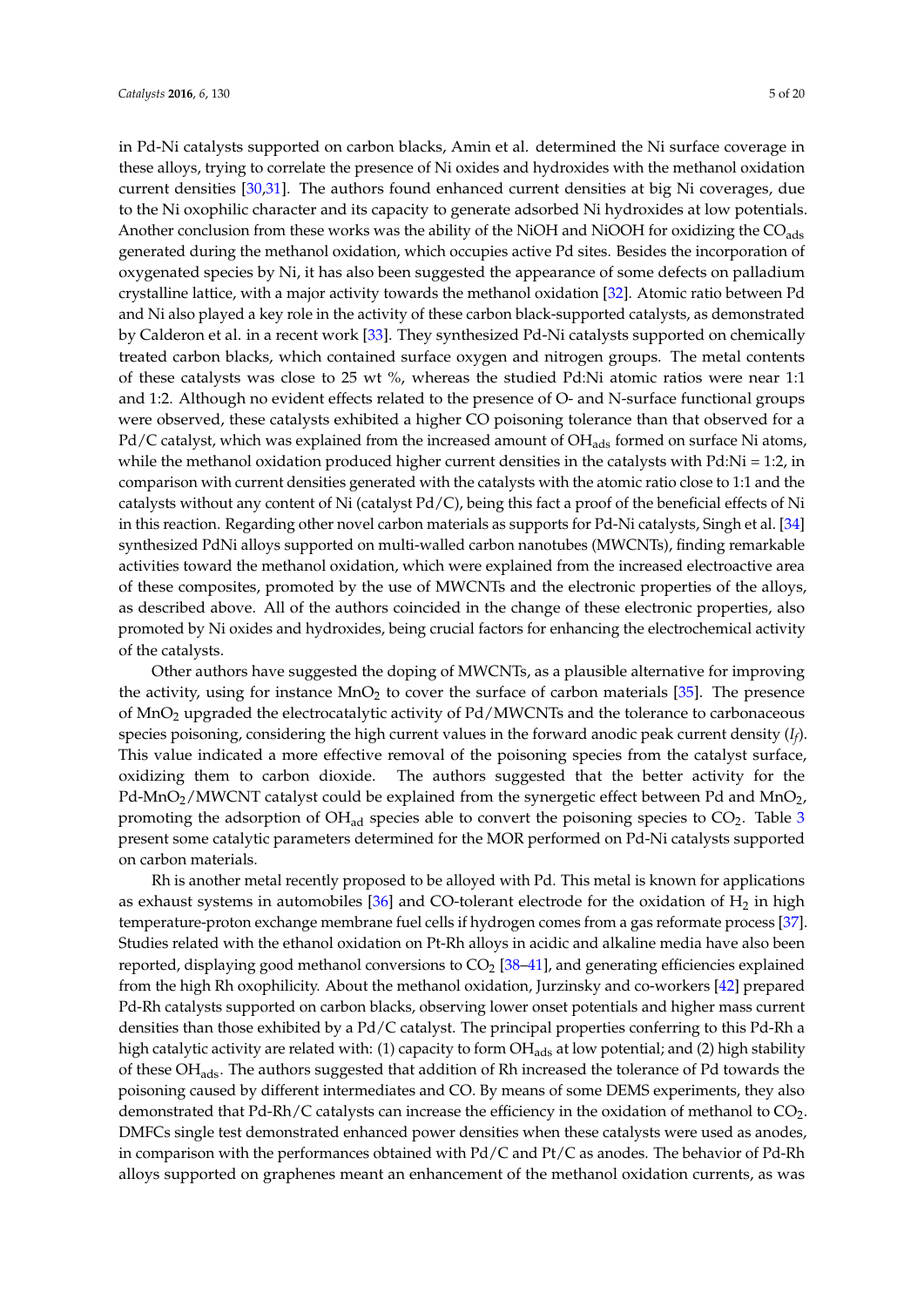reported by Hsieh et al. [\[43\]](#page-17-7). The enhanced catalytic activity was attributed to the well-dispersed nanoparticles supported on the graphenes, resulting in a high active surface area and more active sites than those formed when the alloys are supported on carbon blacks. Another important advantage for the use of graphenes as support could be related with the major conductivity of this material due to their graphite plane structure.

<span id="page-5-0"></span>

|                               |                                             | <b>Electrochemical Parameter</b>             |                                           |                   |
|-------------------------------|---------------------------------------------|----------------------------------------------|-------------------------------------------|-------------------|
| Catalyst                      | <b>Onset Potential</b><br>(V vs. RHE)       | <b>Anodic Peak Current</b><br>$(mA cm-2)$    |                                           | Reference         |
| Pd/C                          | 0.555                                       | 14                                           |                                           |                   |
| Pd-NiO $(8:1)/C$ <sup>a</sup> |                                             | 51                                           |                                           |                   |
| Pd-NiO(6:1)/C <sup>a</sup>    |                                             | 61                                           |                                           |                   |
| Pd-NiO(4:1)/C <sup>a</sup>    |                                             | 74                                           |                                           | $[27]$            |
| $Pd-NiO(2:1)/C$               | 0.535                                       | 63                                           |                                           |                   |
| Pt/C                          | 0.525                                       | 18                                           |                                           |                   |
| Catalyst                      | <b>Anodic Peak Potential</b><br>(V vs. RHE) | <b>Anodic Peak Current</b><br>$(mA cm-2)$    |                                           | Reference         |
| $Pd-Ni(1:1)/C$                | 0.914                                       | 7,64                                         |                                           | $\left[30\right]$ |
| Pd-Ni(1-5wt %)/MWCNTs         | 0.969                                       | 341,68                                       |                                           | [34]              |
| Catalyst                      | <b>Onset Potential</b><br>(V vs. RHE)       | <b>Anodic Peak Potential</b><br>(V vs. RHE)  | <b>Anodic Peak Current</b><br>$(mA cm-2)$ | Reference         |
| Pd/C                          | 0.611                                       | 1.006                                        | 1.41                                      |                   |
| $Pd-Ni(1:1)/C$                | 0.421                                       | 0.941                                        | 1.50                                      | $[32]$            |
| Pt/C                          | 0.441                                       | 1.006                                        | 1.48                                      |                   |
| Catalyst                      | <b>Onset Potential</b><br>(V vs. RHE)       | <b>Anodic Peak Current</b><br>$(mA cm^{-2})$ |                                           | Reference         |
| $Pd-Ni/CB1:1$                 | 0.452                                       | 0.912                                        |                                           |                   |
| Pd-Ni/CBO 1:1                 | 0.556                                       | 0.397                                        |                                           |                   |
| Pd-Ni/CBN 1:1                 | 0.511                                       | 0.536                                        |                                           |                   |
| $Pd-Ni/CB1:2$                 | 0.498                                       | 1.100                                        |                                           | $[33]$            |
| Pd-Ni/CBO 1:2                 | 0.458                                       | 1.126                                        |                                           |                   |
| Pd-Ni/CBN 1:2                 |                                             |                                              |                                           |                   |
|                               | 0.551                                       | 0.815                                        |                                           |                   |

**Table 3.** Electrochemical properties of Pd-Ni catalysts supported on different carbon materials.

<sup>a</sup> Data not provided by the authors.

Cerium is another metal tested as a component of palladium alloys. A work reported by Alvi and co-workers [\[44\]](#page-17-8) reported the synthesis of Pd-Ce nanoparticles supported on carbon nanofibers synthesized by electrospinning. They employed these materials as catalysts for the methanol oxidation, obtaining materials with crystalline structure and highly-dispersed Pd-Ce nanoparticles on the carbon nanofibers surface. Regarding the catalytic activity, these materials displayed an acceptable efficiency toward the methanol oxidation, with enhanced current densities depending of the increase in the methanol concentration. Regarding the use of Pd-Au catalysts, recently He and co-workers reported the deposition of Au@Pd core-shells on reduced graphene oxide, synthesized by chemical reduction in presence of cetyltrimethylammonium chloride and iodide ions [\[45\]](#page-17-9). This catalyst showed high catalytic activity and tolerance to carbonaceous species poisoning generated during the methanol oxidation, overcoming those observed for Pd nanoparticles supported on reduced graphene oxide and commercial Pd/C in alkaline media. This behavior was explained from the strong interactions between reduced graphenes and Au@Pd nanostructures. Some electrochemical properties reported by different authors, regarding to different palladium alloys are reported in Table [4.](#page-6-0)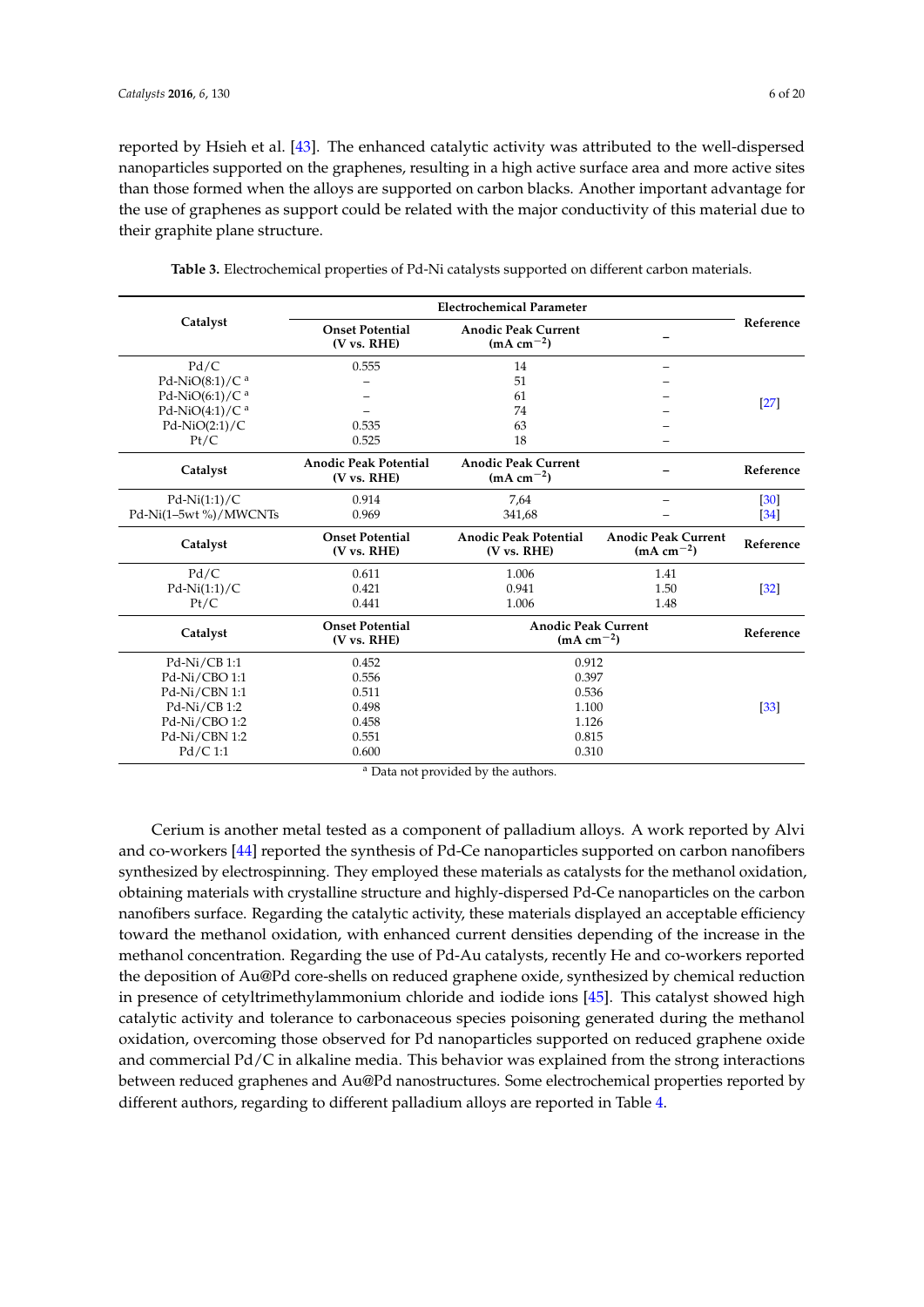<span id="page-6-0"></span>

|                                    | <b>Electrochemical Parameter</b>      |                                              |                   |  |
|------------------------------------|---------------------------------------|----------------------------------------------|-------------------|--|
| Catalyst                           | <b>Onset Potential</b><br>(V vs. RHE) | <b>Anodic Peak Current</b><br>$(mA mg-1 Pd)$ | Reference         |  |
| $Pt/C$ (HiSPEC <sup>TM</sup> 3000) | 0.475                                 | 669.9                                        |                   |  |
| Pd/C                               | 0.585                                 | 543.8                                        |                   |  |
| Rh/C                               | 0.504                                 | 177.6                                        |                   |  |
| PdRh <sub>3</sub> /C               | 0.500                                 | 369.2                                        | [42]              |  |
| PdRh/C                             | 0.445                                 | 933.9                                        |                   |  |
| $Pd_3Rh/C$                         | 0.497                                 | 955.7                                        |                   |  |
| Catalyst                           | <b>Onset Potential</b><br>(V vs. RHE) | <b>Anodic Peak Current</b><br>$(mA mg-1 Pd)$ | Reference         |  |
| Pd/GO                              | 0.260                                 | 73                                           |                   |  |
| $Pd_{75}Rh_{25}/GO$                | 0.280                                 | 100                                          |                   |  |
| $Pd_{50}Rh_{50}/GO$                | 0.370                                 | 35                                           | $[43]$            |  |
| $Pd_{25}Rh_{75}/GO$                | 0.310                                 | 31                                           |                   |  |
| Catalyst                           | <b>Onset Potential</b><br>(V vs. RHE) | <b>Anodic Peak Current</b><br>$(mA mg-1 Pd)$ | Reference         |  |
| Pd/C                               | 0.510                                 | 190                                          |                   |  |
| Pd/MWCNTs                          | 0.510                                 | 285                                          | $\left[35\right]$ |  |
| Pd-MnO <sub>2</sub> /MWCNTs        | 0.460                                 | 420                                          |                   |  |
| Catalyst                           | <b>Onset Potential</b><br>(V vs. RHE) | <b>Anodic Peak Current</b><br>$(mA cm^{-2})$ | Reference         |  |
| Au@Pd/RGO                          | 0.500                                 | 28                                           |                   |  |
| Pd/RGO                             | 0.700                                 | $\overline{4}$                               | [45]              |  |
| Pd/C                               | 0.640                                 | 10                                           |                   |  |

**Table 4.** Electrochemical properties of Pd-alloys supported on different carbon materials.

In terms of the palladium amount employed in some alloys, the mentioned works indicate that Pd-Rh materials generate the highest performances in terms of the current densities produced during the methanol oxidation. Particularly, the work of Jurzinsky and co-workers [\[42\]](#page-17-6) highlights the catalyst PdRh/C, supported on Vulcan carbon black XC-72R, with a metal content of 20 wt % and an atomic ratio Pd:Rh close to 1:1. This material exhibited the highest current density (close to 1 A mg<sup>-1</sup> Pd), being one of the most promising catalysts because of its low Pd content. Silver seems to be other metal with a remarkable behavior due to the formation of  $OH<sub>ads</sub>$ , which play a key role in the oxidation of methanol. According to the work of Yin et al. [\[22\]](#page-16-6), the better performance was showed for the catalyst  $Pd_{80}Ag_{20}/C$ , also supported on Vulcan carbon black XC-72R, with current densities close to 700 mA mg−<sup>1</sup> Pd, although in this case, higher metal and Pd contents (close to 30 wt % and Pd:Ag of 80:20) were necessary for achieving this performance. Therefore, it is possible to postulate rhodium as the suitable metal to be alloyed with Pd, in carbon-supported catalysts for anodes in DMFCs.

### *2.2. Non Carbon-Supported Pd-Alloys*

Although carbon materials have been traditionally used as supports for catalysts in low temperature fuel cells, some problems associated with its corrosion suggest the necessity for design novel supports able to supply the properties of carbon materials. In the carbon corrosion process, carbon surface  $(C_s)$  is oxidized, forming intermediates and electrons (Equation (5)) [\[46\]](#page-17-10):

$$
C_s \to C_s^+ + e^- \tag{5}
$$

These electroactive species are susceptible to be hydrolyzed (Equation (6)):

$$
C_s + H_2O \rightarrow C_sO + 2H^+ + e^-
$$
 (6)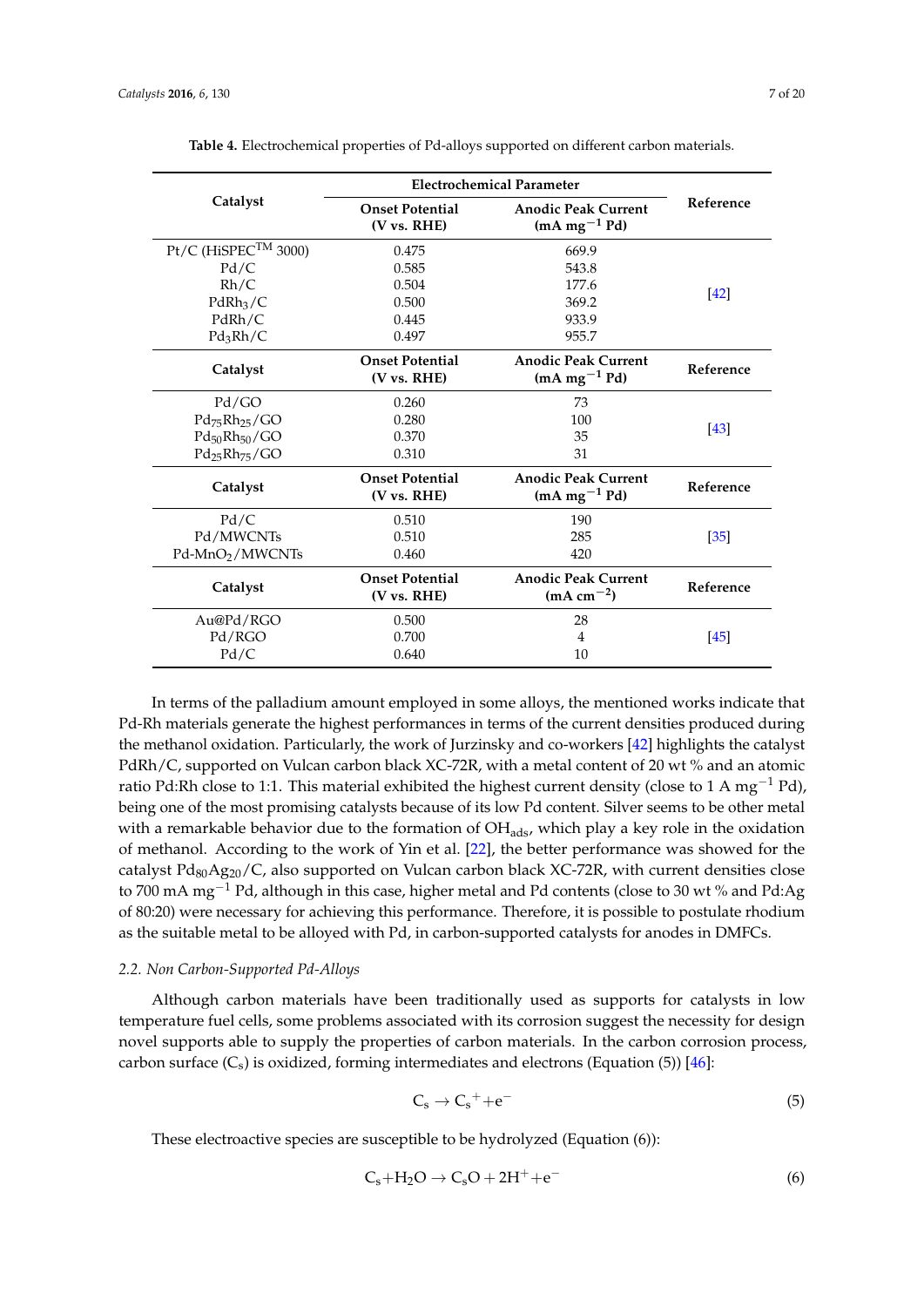$$
2C_sO + H_2O \rightarrow C_sO + CO_{2(g)} + 2H^+ + e^-
$$
 (7)

Accordingly, some possible alternatives for substituting the carbon materials have been explored, looking for improving the activity of electrodes in fuel cells. For instance, Pd nanoparticles supported on Ni foam, with different Pd contents (Pd-2-Ni and Pd-4-Ni) were synthesized by galvanic replacement of Ni with PdCl<sub>4</sub><sup>2-</sup> and PdCl<sub>6</sub><sup>2-</sup> [\[47\]](#page-17-11). The activities of these materials were better than that exhibited by a commercial Pd/C, possibly due to the re-arrangement of Pd atoms and their improved utilization, which depended of the employed precursor during the synthesis. Moreover, a major exposition of Ni atoms probably promoted the oxidation of methanol, considering the above-mentioned role of this metal in this reaction.

On the other hand, titanium oxides have demonstrated attractive properties as low cost, commercial availability and high stability  $[48–50]$  $[48–50]$ . Since TiO<sub>2</sub> is recognized by its semiconductor properties, it is important to improve its electronic conductivity by means of the introduction of electron-donor dopants [\[51\]](#page-17-14). Nonetheless, there are few reports about the use of  $TiO<sub>2</sub>$  as support for Pd-based catalysts. In this sense, some researchers attempted to deposit Pd nanoparticles on  $TiO<sub>2</sub>$ nanotubes, finding remarkable catalytic activities in comparison with those observed for a pure Pd electrode and those Pd-nanostructures supported on  $TiO<sub>2</sub>$  nanoparticles [\[52\]](#page-17-15). The authors justified this improved activity from the well-dispersed nanoparticles on titanium tubes, which possessed a small diameter, thus promoting the obtaining of high specific surface areas. In these catalysts, the CO poisoning was also diminished, possibly due to some modifications in the Pd electronic structure induced by TiO<sub>2</sub>, improving the CO oxidation process. In other work, Hosseini et al. [\[53\]](#page-17-16) prepared Pd nanoparticles supported on an auto-assembled  $TiO<sub>2</sub>$  nanotubes/titanium support with a highly porous structure. This composite favored the diffusion of electroactive species toward the Pd nanoparticles, enhancing the methanol oxidation currents and conferring high stability. Another important property displayed by this support was its low electrochemical charge transfer resistance during the methanol oxidation activation stage.

Regarding the Pd-alloys supported on these  $TiO<sub>2</sub>$  supports, the most recent progresses are related with the presence of Ni and Ag on them, in agreement with some reports from Ju and co-workers. In the case of nickel  $[54]$ , they supported Pd-Ag nanoparticles on TiO<sub>2</sub> nanotubes by surface reductive deposition of  $PdCl<sub>2</sub>$  and  $NiSO<sub>4</sub>$  on  $TiO<sub>2</sub>$  nanotubes. Large surface area and porous structure was observed for the Ti supports, improving the dispersion of Pd-Ni nanoparticles, whereas the electrochemical characterization exhibited high hysteresis peaks in the forward and backward scans, being this fact a proof of the high efficiency for the methanol intermediates oxidation. Again, the authors suggested the synergistic effect between Pd-Ni alloy and the  $TiO<sub>2</sub>$  nanotube support as responsible of the improved activity of these materials. On the other hand, the Pd-Ag alloys [\[54\]](#page-17-17) showed remarkable electrocatalytic activity with high tolerance to the poisoning when tested towards the methanol electrochemical oxidation, although in this case, no hysteresis peaks were observed. Moreover, the dispersion of Pd-Ag nanoparticles was worse than that of Pd-Ni nanoparticles. In a recent work, Cao et al. [\[55\]](#page-18-0) prepared nanoporous catalysts conformed by Pd, CuO and  $TiO<sub>2</sub>$ , following a chemical dealloying process of amorphous Cu-Pd alloy ribbons in 5 M hydrochloric acid solution. Then, they deposited TiO<sub>2</sub> nanoparticles, forming composites as  $np-Pd/CuO/160TiO<sub>2</sub>$  (with 160 as the TiO<sup>2</sup> moles present in the composite), which exhibited high activity toward the methanol oxidation and enhanced current densities (close to 2.86 mA cm<sup>-2</sup>). The improved activity of this material was attributed to the ability of TiO<sub>2</sub> nanoparticles to form oxygen species able to promote the oxidation of methanol poisoning intermediates. Furthermore, these materials presented an outstanding long-term stability. The effect of some  $TiO<sub>2</sub>$  supports in the catalysis of methanol oxidation can be verified through the kinetic parameters shown in Table [5.](#page-8-0)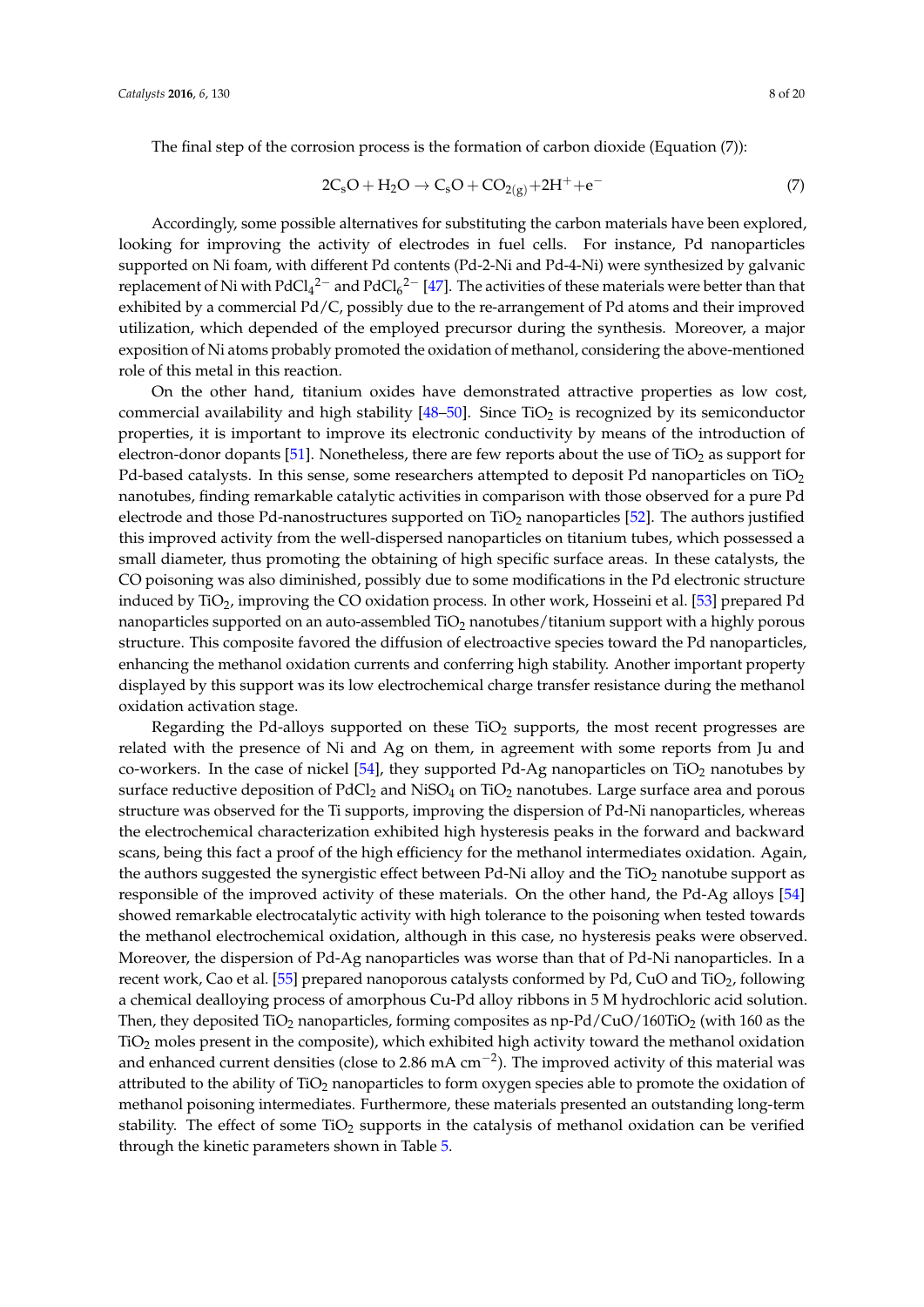|                           | Electrochemical Parameter                                                  |                                                   |           |
|---------------------------|----------------------------------------------------------------------------|---------------------------------------------------|-----------|
| Catalyst                  | <b>Anodic Peak Current</b><br><b>Onset Potential</b><br>(V vs. RHE)<br>(A) |                                                   | Reference |
| Pd (pure)                 | 0.22                                                                       | 1.0                                               |           |
| $Pd/TiO2$ (nanoparticles) | 0.22                                                                       | 4.5                                               | [52]      |
| $Pd/TiO2$ (nanotubes)     | 0.23                                                                       | 9.0                                               |           |
| Catalyst                  | <b>Onset Potential</b><br>$(V \text{ vs. RHE})$                            | <b>Anodic Peak Current Density</b><br>$(mA cm-2)$ | Reference |
| $np-Pd/CuO/80TiO2$        | 0.55                                                                       | 1.5                                               |           |
| np-Pd/CuO/160TiO2         | 0.51                                                                       | 2.8                                               |           |
| $np-Pd/CuO/240TiO2$       | 0.55                                                                       | 1.4                                               | [55]      |
| np-Pd/CuO                 | 0.60                                                                       | 0.8                                               |           |
| np-Pd                     | 0.55                                                                       | 0.7                                               |           |

<span id="page-8-0"></span>**Table 5.** Kinetic parameters for the methanol oxidation on Pd-based catalysts supported on  $TiO<sub>2</sub>$  materials.

From the works described above, it is possible to conclude that novel supports as nickel foams and TiO<sub>2</sub> nanotubes offer good properties to increase the performance of palladium nanoparticles toward the MOR. Basically, Ni foam facilitates the formation of  $OH<sub>ads</sub>$ , and thus, increases to the CO poisoning tolerance, as reported by Niu et al. [\[47\]](#page-17-11), who employed a surface metal loading of Pd close to 1 mg cm<sup>-2</sup>, obtaining current densities close to 180 mA mg<sup>-1</sup> Pd. In the case of the TiO<sub>2</sub>-supported catalysts, the nanotube structure displayed the better performance  $[52]$  as a consequence of the entaryon, are nanotable or detroactive suppray on the botter performance [04] as a condequence of the improved diffusion of electroactive species toward the nanoparticles. The main drawback of this material is related with the low conductivity of this support, a fact that encourages the researches material is related with the low conductivity of this support, a fact that encourages the researches  $\tt$  toward the doping of this support with other metals in order to increase its conductivity.

## **3. Oxygen Reduction on Pd-Based Catalysts** *3.1. Carbon‐Supported Pd‐Alloys*

### 3.1. Carbon-Supported Pd-Alloys

<span id="page-8-1"></span>Essentially, it is possible to consider similar problems in the cathode in comparison with those observed for the anode, in terms of cost issues and activity/technical limitations. This reaction starts with the adsorption of oxygen on catalyst surface, but different pathways can be followed (see Figure 1), as the direct forming process of water, which implies the maximum production of electrons (four electrons). However, production of hydrogen peroxide is also possible, a fact that results in the increase of the corrosive operation conditions of the DMFCs and the decrease in their performance, considering the production of two electrons during the reduction from molecular oxygen to  $H_2O_2$  [\[56\]](#page-18-1).



**Figure 1.** Mechanism and pathways for the oxygen reduction reaction. **Figure 1.** Mechanism and pathways for the oxygen reduction reaction.

Other typical drawbacks in the cathodes of direct methanol fuel cells are related with the Other typical drawbacks in the cathodes of direct methanol fuel cells are related with the adsorption of oxygen on the catalytic nanoparticles, the kinetics associated with the O‐O cleavage, adsorption of oxygen on the catalytic nanoparticles, the kinetics associated with the O-O cleavage, the crossover of methanol and the reduction of surface metal oxides once the oxygen has been transformed in water [56]. In this sense, significant progress has been achieved by researchers studying the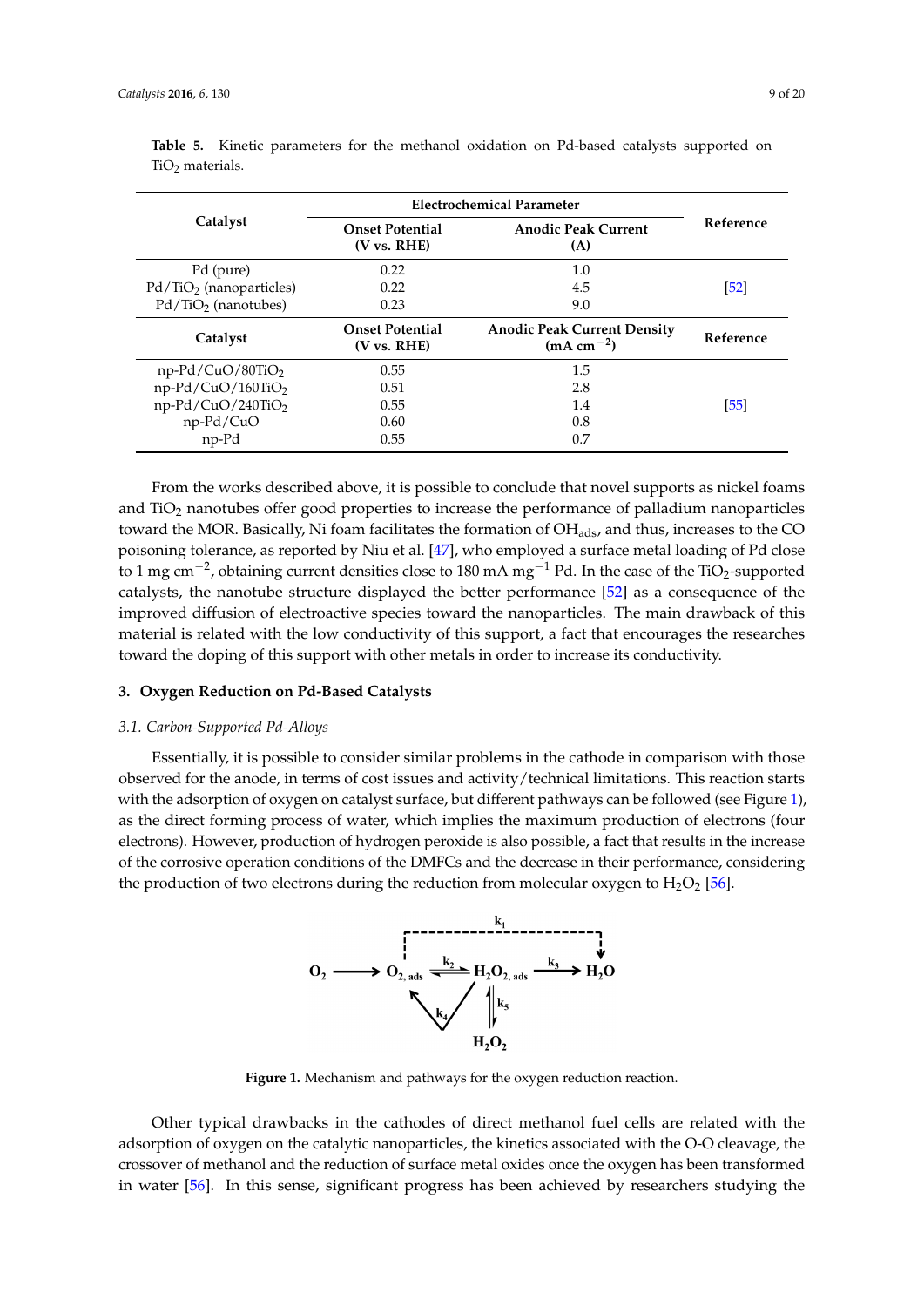ORR reaction on ruthenium chalcogenides [\[6](#page-15-5)[,7,](#page-15-6)[57\]](#page-18-2), heat-treated macrocyclic compounds of transition metals [\[58](#page-18-3)[–60\]](#page-18-4), and palladium-based catalysts [\[8,](#page-15-7)[61,](#page-18-5)[62\]](#page-18-6). Regarding the catalyst supported on carbon materials different than carbon blacks, Zheng et al. supported palladium nanoparticles on carbon nanofibers and activated carbons in order to determine the influence of the carbon support on the ORR [\[63\]](#page-18-7). They found that this reaction is controlled by surface phenomena if the catalyst is supported on activated carbons, whereas diffusion of electroactive species is the factor controlling this reaction if the catalyst is supported on carbon nanotubes. Furthermore, carbon supports played a crucial role in the onset potentials for the ORR, being the Pd nanoparticles supported on activated carbons which displayed the most negative onset potential (0.50 V vs. RHE in acid media), whereas the catalysts supported on carbon nanofibers displayed values close to 0.70 V for the fishbone carbon nanofibers and 0.72 V for the platelet carbon nanofibers. In other study, Chakraborty and co-workers synthesized spherical and rod-like shapes nanosized Pd particles supported on multiwall carbon nanotubes (MWCNTs) [\[64\]](#page-18-8) employing an electroless procedure. The results of this study indicated that these MWCNT-supported nanoparticles have remarkable catalytic activity towards the oxygen reduction, controlled by the surface morphology and coverage of particles on the carbon nanotubes, with a reaction mechanism that promoted the formation of hydrogen peroxide. The most important facts related with the electrocatalytic activity of these materials were related with the positive onset potentials for the ORR, the high stability of the catalysts as well as the definition of several peaks, which indicated the production of  $H_2O_2$  in the first step of the ORR mechanism. Subsequently, this hydrogen peroxide is reduced to  $H_2O$  (second stage of the mechanism). Following the line of the shaped-controlled synthesis of Pd nanoparticles, Lusi et al. [\[65\]](#page-18-9) recently reported the preparation of Pd nanocubes supported on Vulcan carbon black, finding several sizes such as 30, 10 and 7 nm. The authors assessed the electrocatalytic activity of these materials towards the ORR in alkaline media, and observed a four-electron pathway with the transfer of the first electron to adsorbed  $O_2$  as the rate-limiting step. Furthermore, the specific activity of these nanocubes overcame that of the spherical Pd nanoparticles, finding a correlation between the enhanced activities and the increase of the particle size. Although this study demonstrated the achievement of high efficiencies in the ORR with big particle sizes, another recent research also suggested that it is possible to obtain high performances with ultra small thiolate-protected Pd nanoclusters [\[66\]](#page-18-10), with ORR onset potential of −0.09 V (vs. Ag/AgCl) in alkaline media and improved durability. The authors verified the effects of thiolated ligands removing, finding a more positive onset potential (close to −0.02 V) and higher mass activity than that of a Pt/C catalyst, a fact explained from an activation of the nanoclusters after the thiolated ligands removing process.

Another study about the catalysis of the ORR in acid and alkaline media on Pd nanoparticles supported on MWCNTs was reported by Jukk and co-workers [\[67\]](#page-18-11). In this work, they employed Nafion® and polyvinylpyrrolidone as surfactants during the synthesis procedure. These surfactants conditioned the final performance of the materials, with the Nafion®-synthesized material exhibiting higher current densities and more positive onset potentials during the ORR tests, whereas the catalyst prepared in presence of polyvinylpyrrolidone displayed an equivalent behavior to that of a bulk Pd electrode. The authors suggested that these surfactants modified the amount and morphology of the as-formed Pd oxides, altering the adsorption oxygen and the reaction pathway.

Regarding the Pd alloys, Pd-Ni supported on carbon blacks exhibited high activity, as shown by Li and co-workers, who found high ORR activities, even better than those produced for a Pd/C catalyst [\[68\]](#page-18-12). The number of transferred electrons was also calculated, and it was demonstrated that a high content of surface Ni atoms promote the yielding of  $H_2O_2$ . This behavior was modified with a heat treatment at 800 °C, which induced the segregation of Pd atoms to the nanoparticles surface, generating a major number of produced electrons and thus, promoting the formation of water and increasing the current densities. Ramos-Sánchez et al. [\[69\]](#page-18-13) also synthesized these nanoparticles supported on Vulcan carbon black by a borohydride reduction in THF. These materials developed power densities close to 120 mW  $\text{cm}^{-2}$  when used as cathodes in a direct methanol fuel single cell. Other works from the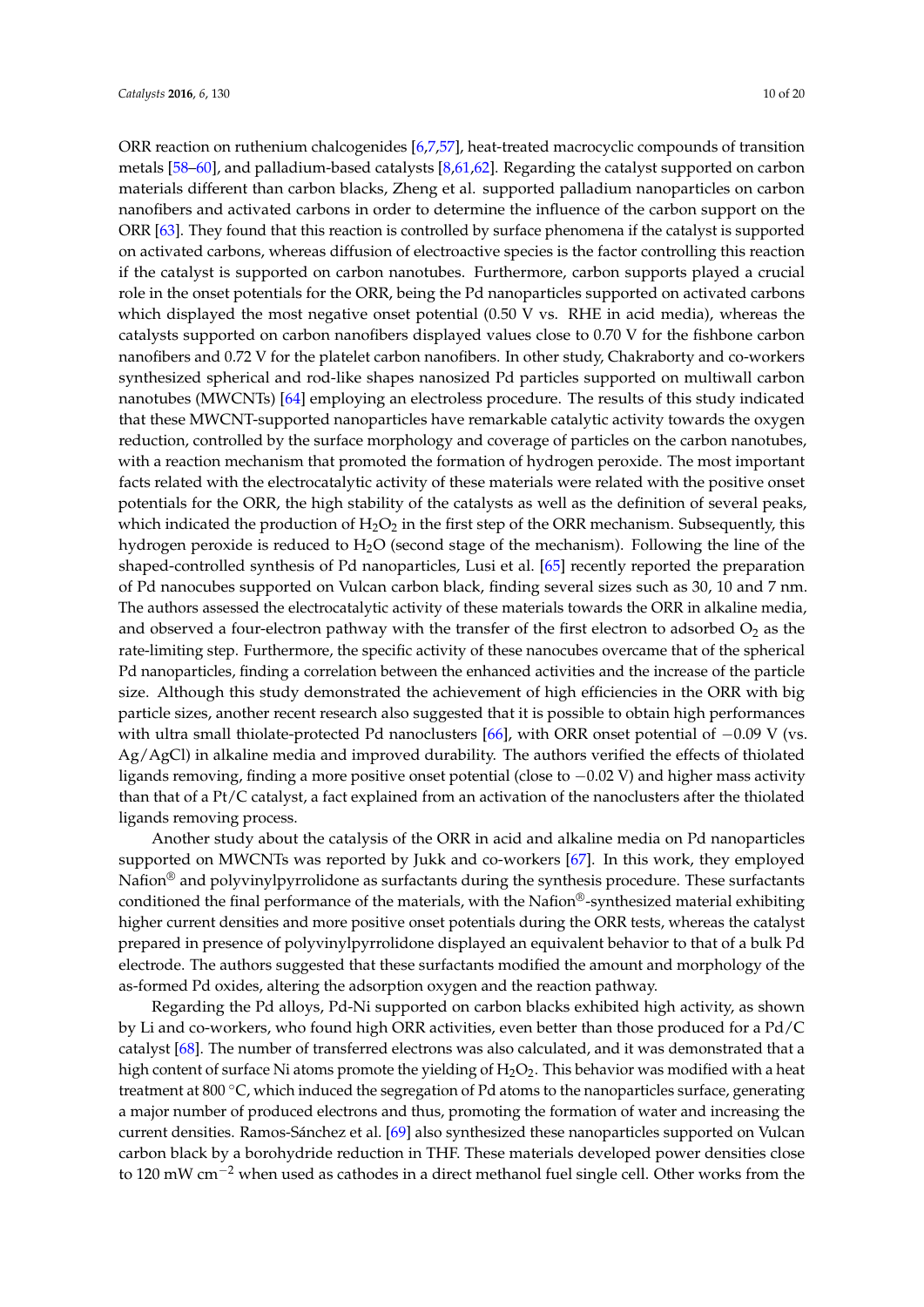same authors reported bigger activities for the ORR on Pd-Ni catalysts compared with those obtained for Pd/C catalysts, with onset potential shifts of 100 mV towards positive values [\[70\]](#page-18-14). About other carbon supports different than carbon blacks, recently Calderon et al. supported Pd-Ni nanoparticles on previously chemically-treated carbon nanofibers [\[71\]](#page-18-15). The metal contents were close to 25 wt %, with 1:2 as Pd:Ni atomic ratio. The carbon nanofibers were enriched with surface oxygen and/or nitrogen groups after the chemical treatment. Although the onset potentials for ORR were more negative than that of the commercial catalyst Pd/C E-TEK, as well as this material displayed the highest diffusional current densities, higher mass activities *i<sup>k</sup>* were determined for the Pd-Ni materials at 0.85 V, indicating the suitability of this alloy as possible replacement of Pt in DMFC cathodes. On the other hand, the catalyst supported on the carbon nanofibers with surface nitrogen groups displayed low production of hydrogen peroxide, suggesting an inhibiting effect of these functional groups toward the formation of this intermediate. The opposite behavior was observed for the catalysts supported on the O-modified carbon nanofibers (catalyst Pd-Ni/CNFO).

Similar to the case of platinum cathodes, cobalt has also been alloyed with palladium for cathode electrode applications in DMFCs. A recent work from Arroyo-Ramírez et al. [\[72\]](#page-18-16) reported the use of organometallic complexes as precursors for synthesizing palladium-cobalt nanoparticles on Vulcan XC-72R carbon black, obtaining different ratios between Pd and Co ( $Pd_2Co/C$  and  $PdCo_2/C$ ). A thermal reduction method was employed, which produced catalysts with high activity towards the ORR, even overcoming the performances of the commercial Pd/C catalyst. On the other hand, the tolerance to the methanol crossover of the synthesized materials was also higher than that of a Pt/C catalyst. The small particle diameters were obtained with the chemical reduction, being a crucial factor that conditioned the activity of the as-synthesized catalysts. Golmohammadi and co-workers proposed a novel alternative carbon support, consisting of the mixture between Vulcan XC-72R carbon black (VC) and multiwalled carbon nanotubes (MWCNTs), for supporting  $Pd_3C$ o nanoparticles [\[73\]](#page-18-17). The lowest potential drops and highest power densities were achieved with a MWCNTs/VC mass ratio close to 25:75. Presence of MWCNTs generated high surface area, major conductivity, and thus, fast ORR kinetics. Durability of membrane electrode assembly (MEA) with the mentioned mass ratio in the carbon support was also evaluated, finding both, high stability and improved durability, concluding that synergism between MWCNTs and VC contributed to the high performance of this catalyst.

Pd-Cu alloys are another promising alternative for carry out this reaction. Wu et al. [\[74\]](#page-18-18) reported the wet chemical synthesis of  $Pd<sub>n</sub>Cu<sub>100-n</sub>$  nanoalloys with controlled composition, finding that size, Pd/Cu ratio and phase structure of the nanoparticles are the key factors in the electrocatalytic activity and stability of these materials. The observed crystalline domains of the catalysts depended on the preparation method and influenced the performance of the catalysts, being the  $Pd<sub>n</sub>Cu<sub>100-n</sub>$  catalysts with a Pd/Cu ratio close to 50:50, the most efficient toward the ORR, a fact explained from the body-centered cubic type ordered domains. The results from the structural and electrochemical characterizations suggested different correlations between the catalytic activity, atomic-scale structure and composition of the materials, bearing in mind the changes presented for  $Pd_{50}Cu_{50}/C$  after the durability potential cycling. Other work reported the preparation of ternary catalyst with Pd, Cu and Co, increasing their activity and durability with the incorporation of gold traces [\[75\]](#page-18-19) this noble metal galvanically replaced Co and Cu and entered into the Pd-Co-Cu lattice. The catalyst with the major durability (close to 100 h) was the Au-Pd<sub>6</sub>CoCu/C, according with the results displayed by the single fuel-cell test, a result attributed to the homogeneous distribution of gold into the nanoparticles and the enhanced charge transfer between Pd and Au.

Fe is another metal with interesting properties in the catalysis of oxygen reduction. Neergat et al. investigated Pd-Fe alloys supported on carbon black, obtaining materials with high activity toward the ORR in comparison with the behavior observed for a Pd/C. Particularly, the Pd<sub>3</sub>Fe/C catalyst displayed a half-wave potential more positive  $(>100 \text{ mV}$  compared with that from Pd/C) and even similar than that of Pt/C with the same noble metal content [\[76\]](#page-19-0). Moreover, this catalyst showed both, a similar hydrogen peroxide production than that of Pt/C, but lower than that from Pd/C. The high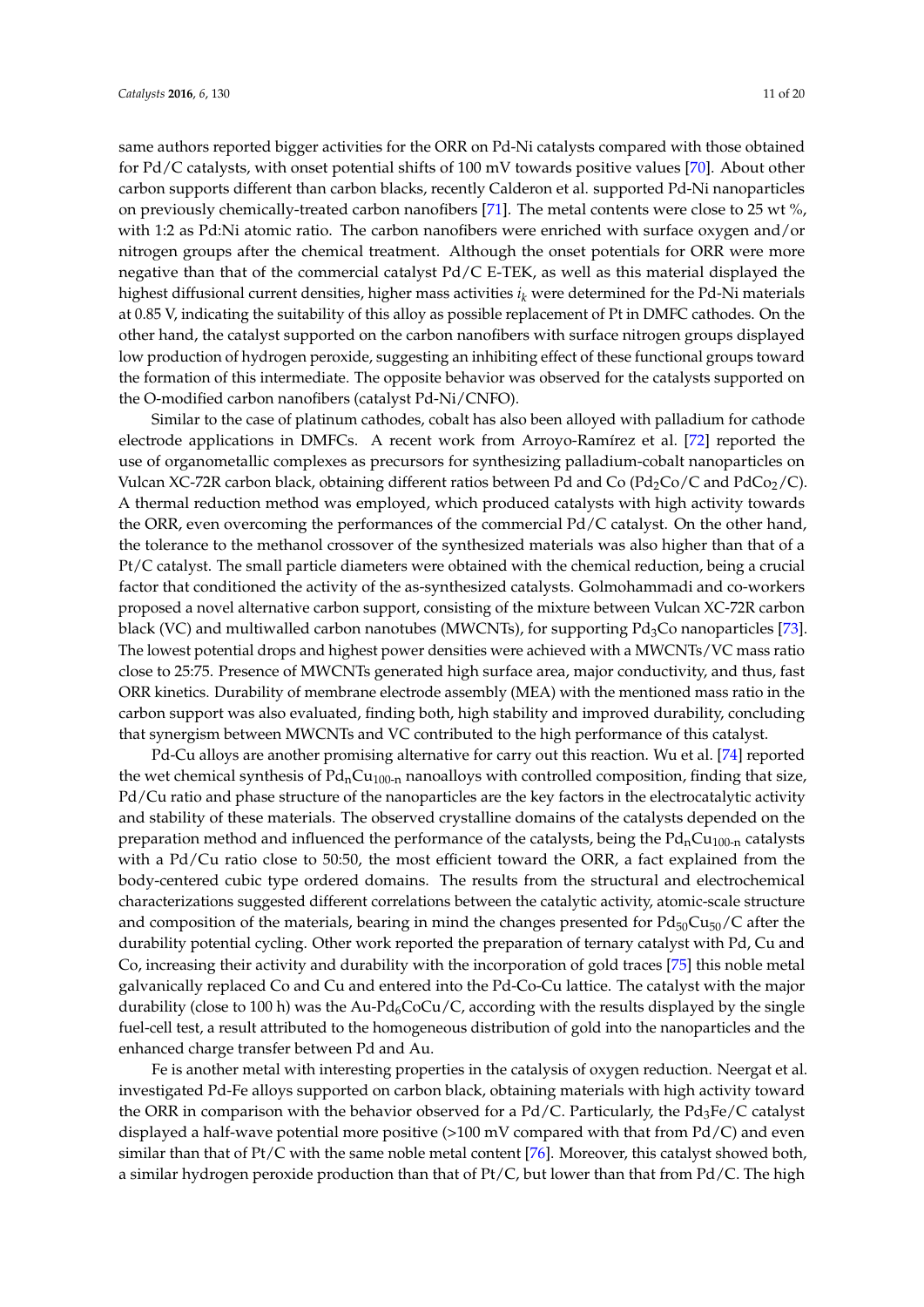tolerance to the methanol poisoning was also observed, making it useful in an eventual methanol crossover condition. Another example of this alloy could be the study made by Abo-Zeid et al. [\[77\]](#page-19-1), who synthesized Pd-Fe alloys by a combined ethylene glycol-sodium borohydride procedure in presence of PDDA ionic polycation. Some heat treatments at 300, 500 and 700 ◦C were applied to these catalysts, which exhibited a better performance in terms of activity and stability. In fact, the most important improvements were obtained with an aging temperature of 300 ◦C. The effects of heat treatment were associated with the increase of crystallite sizes and alloying degrees. Within the context of Pd-Fe alloys, Rivera and co-workers studied the activity of Pd, PdFe, PdIr and PdFeIr alloys toward the ORR [\[78\]](#page-19-2). Main results indicated that insertion of Fe and Ir in the Pd lattice enhanced the activity toward the ORR, as well as increased the methanol tolerance, depending of the redox state of the transition metals. For example, the RDE tests demonstrated that absence of Ir and presence of Fe<sup>2+</sup> and  $Fe<sup>3+</sup>$  and Ir<sup>4+</sup> coincide with a promoted activity in presence of methanol. This behavior was verified with the membrane electrode assembly tests performed for a cathode containing the PdFeIr/C catalyst, which yielded the highest performance. Thus, material surface structure has a high impact on the activity of catalysts, as well as the iridium introduction into the Pd alloy promoted the methanol tolerance and inhibited the water dissociation, diminishing the oxidation of catalyst surface.

Finally, we can cite a very recent work regarding an alloyed Pd-W catalysts and its performance toward the ORR [\[79\]](#page-19-3). This material showed a good dispersion of their nanoparticles on Vulcan XC-72R carbon black support, a fact that increased the electrochemical activity, as demonstrated from the electrochemical tests performed for  $Pd_{19}W/C$ , which displayed a two-fold superior mass activity in comparison with that of Pd/C This result postulated this catalyst as hopeful for cathode application in DMFCs. Table [6](#page-12-0) summarizes the ORR onset potential values determined for some carbon-supported Pd-based catalysts.

| Catalyst                                        | Onset Potential (V vs. RHE) | Reference |
|-------------------------------------------------|-----------------------------|-----------|
| Pd/AC                                           | 0.584                       |           |
| Pd/CNFfisbone                                   | 0.624                       | [63]      |
| $\mathrm{Pd}/\mathrm{CNF}_{\mathrm{platelet}}$  | 0.764                       |           |
| Pd/MWCNTs                                       | 1.014                       | [64]      |
| Pd/MWCNTs-Nafion composite                      | 0.900                       | [67]      |
| Pd/MWCNTs-PVP composite                         | 0.870                       |           |
| Pd <sub>nanocubes</sub> /Vulcan XC-72R          | 1.000                       | [65]      |
| Pd <sub>nanoclusters</sub> /XC-72R (Ligand on)  | 0.897                       |           |
| Pd <sub>nanoclusters</sub> /XC-72R (Ligand off) | 1.017                       | [66]      |
| $Pt/XC-72R$                                     | 0.987                       |           |
| Pd/C                                            | 1.085                       |           |
| $Pd-Ni(3:1)/C$                                  | 1.085                       | [68]      |
| $Pd-Ni(1:1)/C$                                  | 1.105                       |           |
| $Pd-Ni(1:3)/C$                                  | 1.005                       |           |
| Pd/C E-TEK                                      | 1.050                       |           |
| Pd-Ni/CB 1:2                                    | 0.960                       |           |
| Pd-Ni/CNF 1:2                                   | 0.955                       | $[71]$    |
| Pd-Ni/CNFO1:2                                   | 0.960                       |           |
| Pd-Ni/CNFN 1:2                                  | 0.940                       |           |
| Pd/C (commercial)                               | 0.728                       |           |
| $Pd_2Co/C$                                      | 0.735                       |           |
| PdCo <sub>2</sub> /C                            | 0.731                       | $[72]$    |
| PtCo/C (commercial)                             | 0.836                       |           |
| Pt/C (commercial)                               | 0.844                       |           |
| Pd-Cu $(36:64)/C$                               | 0.799                       |           |
| Pd-Cu(54:46)/C                                  | 0.919                       |           |
| Pd-Cu(75:25)/C                                  | 0.799                       | [74]      |
| Pd/C (commercial)                               | 0.879                       |           |

**Table 6.** Onset potential values for the ORR performed on carbon-supported Pd-based catalysts.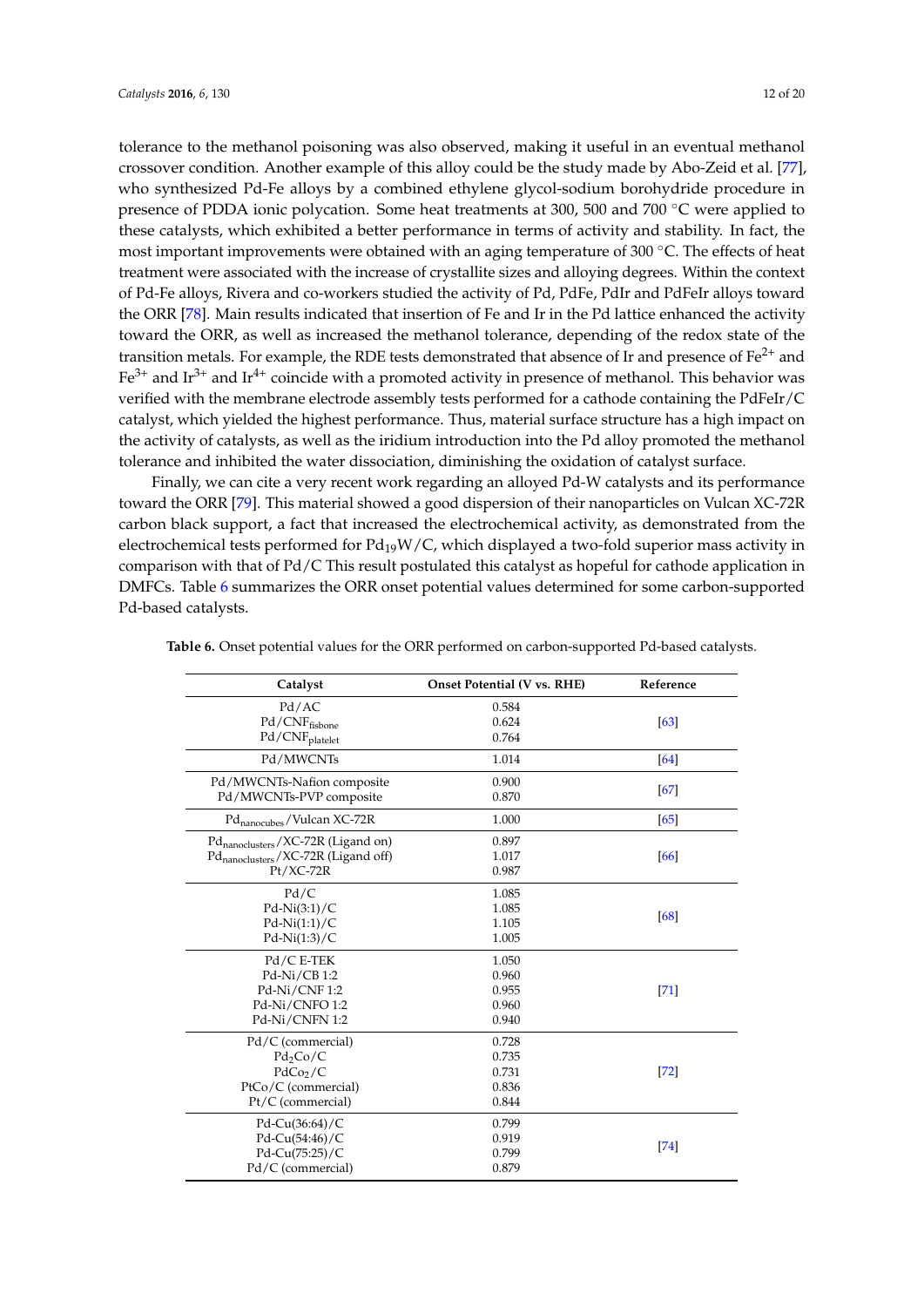<span id="page-12-0"></span>

| Catalyst                   | <b>Onset Potential (V vs. RHE)</b> | Reference |
|----------------------------|------------------------------------|-----------|
| Pd-Fe/C (non-heat treated) | 0.655                              |           |
| Pd-Fe/C $(300 °C)$         | 0.865                              |           |
| Pd-Fe/C $(500 °C)$         | 0.815                              | $[77]$    |
| Pd-Fe/C (700 $\degree$ C)  | 0.805                              |           |
| Pd/C                       | 0.940                              |           |
| $Pd_{19}W/C$               | 0.950                              |           |
| $Pd_9W/C$                  | 0.950                              | [79]      |
| $Pd_3W/C$                  | 0.950                              |           |
| IM Pt/C                    | 0.950                              |           |
|                            |                                    |           |

| <b>Table 6.</b> Cont. |  |  |
|-----------------------|--|--|
|-----------------------|--|--|

From the data presented in the Table [6,](#page-12-0) it is possible to conclude that the more active palladium catalysts toward the ORR are those alloyed with nickel, bearing in mind they showed the more positive onset potentials for this reaction [\[68\]](#page-18-12). The metal content of these materials was close to 12 wt  $\%$ , suggesting that a small content of Pd is enough for achieving a good performance. The most positive onset potential was presented by the catalyst Pd-Ni  $(1:1)/C$ , demonstrating that composition is a determining factor to produce high ORR current densities with the most positive onset potential. Moreover, alloys between palladium and tungsten also presented positive onset potentials (values close to 0.95 V vs. RHE) [\[79\]](#page-19-3), especially in the case of the catalyst  $Pd_{19}W/C$ . Only a few amount of tungsten alloyed with palladium was enough to obtain a remarkable increase in the catalytic activity in comparison with the results displayed for the Pd/C catalyst. Therefore, Ni and W are suitable metals to be alloyed with palladium to be used as cathodes for DMFCs.

#### *3.2. Non Carbon-Supported Pd-Alloys*

Pd catalysts supported on non-carbonaceous materials for the ORR have also been investigated, reaching an increased interest because of the possibilities for obtaining materials with novel properties and synergistic effects between metal nanoparticles and support, enabling the activity and the performance of cathodes in DMFCs. One alternative could be the doping of perovskites with Pd atoms at different oxidation states, as exposed by Zhu et al. [\[80\]](#page-19-4), who reported that incorporation of the rare  $Pd^{3/4+}$  oxidation state favorably affects the catalytic activity of perovskites. This fact resulted in the obtaining of a mass activity 2.5—higher than that of a Pt/C commercial catalyst. Moreover, this material displayed better durability and tolerance to methanol crossover. The authors suggested that this increase can be attributed to the reduction in the atomic distances between the atoms conforming the perovskite and the modifying of the d-band center, generating a decrease in the electron density, a weak linking between Pd and  $OH<sub>ads</sub>$  and the availability of more active sites.

In the previous section, we mentioned some works related with the use of  $TiO<sub>2</sub>$  as support in Pd-alloyed anode catalysts. Some reports indicate that TiO<sub>2</sub> could be also employed as support for cathode catalysts. Lo Vecchio and co-workers [\[81\]](#page-19-5) reported the preparation of Pd catalysts supported on titanium sub-oxides with formula  $Pd/T_{in}O_{2n-1}$ . This support conferred to the catalyst high stability and resistance after 1000 potential cycles, as well as better tolerance to the methanol poisoning, as corroborated by means of the onset potential shifts, which were displaced toward negative values for the Pt/C catalyst in presence of methanol, whereas in the case of the Pd/Ti<sub>n</sub>O<sub>2n-1</sub> this potential was constant.

Tungsten and molybdenum have also been employed for design supports. Ko et al. [\[82\]](#page-19-6) synthesized mesoporous tungsten carbide in order to test them as catalysts and also as support for Pd nanoparticles. The materials were built in a  $CH<sub>4</sub>/H<sub>2</sub>$  atmosphere using tungsten nitride nanoparticles as starting material, varying the temperatures (700, 800 and 900 ◦C). The authors detected a correlation between the pore structures and the reaction temperature, considering that 900 ◦C was the temperature that produced the tungsten carbide with the best electrocatalytic properties (most positive onset potentials, highest oxygen reduction current densities and lowest production of hydrogen peroxide).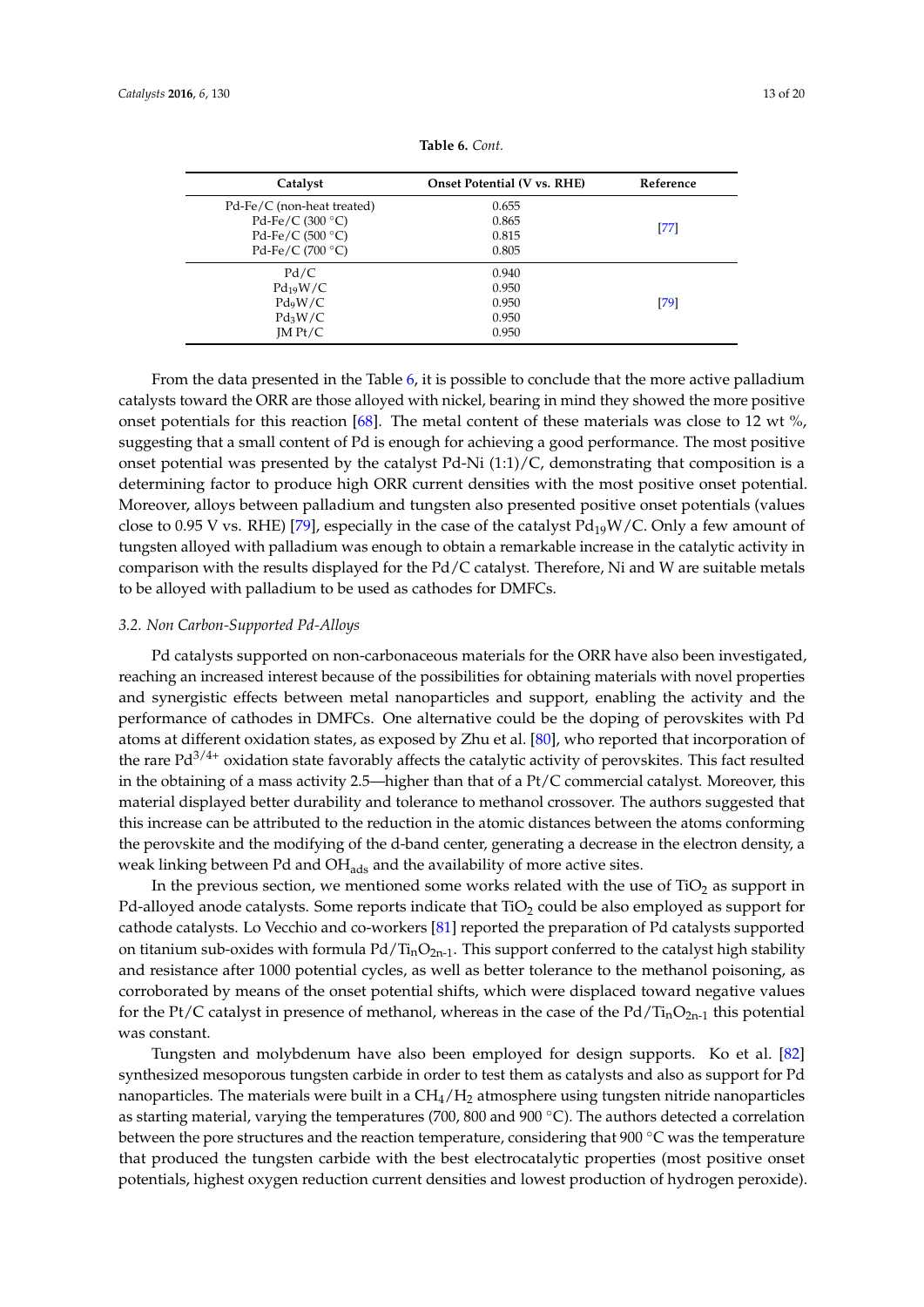When the Pd nanoparticles were supported on these materials, the new catalysts displayed high durability and stability after 2000 cycles. In fact, the corrosion resistance was higher than that of a Pt/C catalyst with the same metal contents. In the case of molybdenum, Yan and co-workers [\[83\]](#page-19-7) synthesized bimetallic carbide Fe<sub>2</sub>MoC for anchoring Pd nanoparticles with high activity and stability compared to a  $Pd/C$  and a commercial  $Pt/C$  in the ORR. The authors attributed the remarkable performance of Pd/GC-Fe2MoC to an electron-donating effect from the Fe2MoC to the supported Pd nanoparticles, which promoted the linkage strength between them. The Koutecky-Levich analysis of this material suggested water as major product during the ORR, after finding a four-electron transfer. In other kind of composites, Zuo et al. [\[84\]](#page-19-8) prepared  $MOS<sub>2</sub>/Pd$  catalysts by a sonochemical method. This method consisted of the ultrasonic exfoliation of bulk  $MoS<sub>2</sub>$  into single and few layers nanosheets, which then were employed as support for Pd nanoparticles. Electrochemical measurements made by cyclic voltammetry and rotating disk electrode showed a direct four-electron pathway for the ORR, with high electrocatalytic activity and long operation stability than a commercial Pt/C catalyst. In fact, mass and specific activities of this composite overcame that from the commercial catalyst. Catalysts containing Ti also have been synthesized from dealloying processes, displaying good results in the ORR. Chen and co-workers [\[85\]](#page-19-9) applied this method for developing a nanoporous PdCuTiAl (np-PdCuTiAl) electrocatalyst with a three-dimensional network conformed by ultrafine channels. This composite displayed a half-wave potential more positive than those exhibited by Pd/C and Pt/C catalysts, with a four-electron reaction pathway. Moreover, the tolerance toward the methanol poisoning was major than that observed for the carbon supported-Pd and Pt catalysts.

Unsupported Pd-Ni alloyed catalysts have also been prepared and tested towards ORR. Xu et al. [\[86\]](#page-19-10) dealloyed a PdNiAl precursor alloy to make a rich-nanoporous PdNi alloy. The as-synthesized electrode displayed a uniform structure with an interconnected network of hollow channels with a 5 nm-diameter approximately. The electrochemical tests for this material demonstrated a high activity towards the ORR, in terms of the bigger specific and mass activities in comparison with a commercial Pt/C, besides a longer durability and tolerance to methanol. The characteristics of the three-dimensional network and the synergistic effect between Ni and Pd were stated by the authors as key factors for the improved performance of this material. Dealloying process was also employed by Chen et al. [\[87\]](#page-19-11), who fabricated a nanoporous PdNi catalyst by electrochemical dealloying. The starting material was a  $Pd_{20}Ni_{80}$  alloy, which was putted in an acid solution to be dealloyed, obtaining a final Ni content of 9 at %. This material displayed higher electrocatalytic performances during the oxygen reduction than both, a commercial Pd/C and nanoporous Pd catalysts, with more positive onset potentials and enhanced mass activities. As mentioned above, the remarkable behavior of this alloy was attributed to the bimetallic synergistic effect and the well-connected porosity of the material. Within the line of the non-supported materials, Xiong and co-workers [\[88\]](#page-19-12) synthesized a self-supported Pd-Cu catalyst with 3D porous structure, using an electrochemical deposition of copper from a CuSO<sub>4</sub> solution in acid media, in order to promote a galvanic replacement with the  $Pd^{2+}$  present in a Na<sub>2</sub>PdCl<sub>4</sub> solution. The most important properties of the electrochemically synthesized catalyst were related with its long-term stability and the high oxygen reduction current densities, overcoming those of a Pt/C catalyst. The onset potentials on these materials were close to 1.0 V vs. RHE, while Pt/C exhibited a value closer to 0.9 V. Table [7](#page-14-0) shows some of the parameters observed during the ORR on non-carbon supported catalysts.

The onset potential differences between the commercial catalysts and those tested during the ORR indicated that the alloying process of PdNi catalysts is a promising technique to obtain cathodes for fuel cells. Xu et al. [\[86\]](#page-19-10) demonstrated that it is possible to dealloy PdNiAl composites to obtain PdNi structures with similar activity to a Pt/C commercial catalyst, this fact representing a decrease in the overall production costs of DMFCs. The three dimensional nanostructure and the changes induced by Ni in the electronic structure of palladium seems to be the factors influencing the outstanding performance of these materials.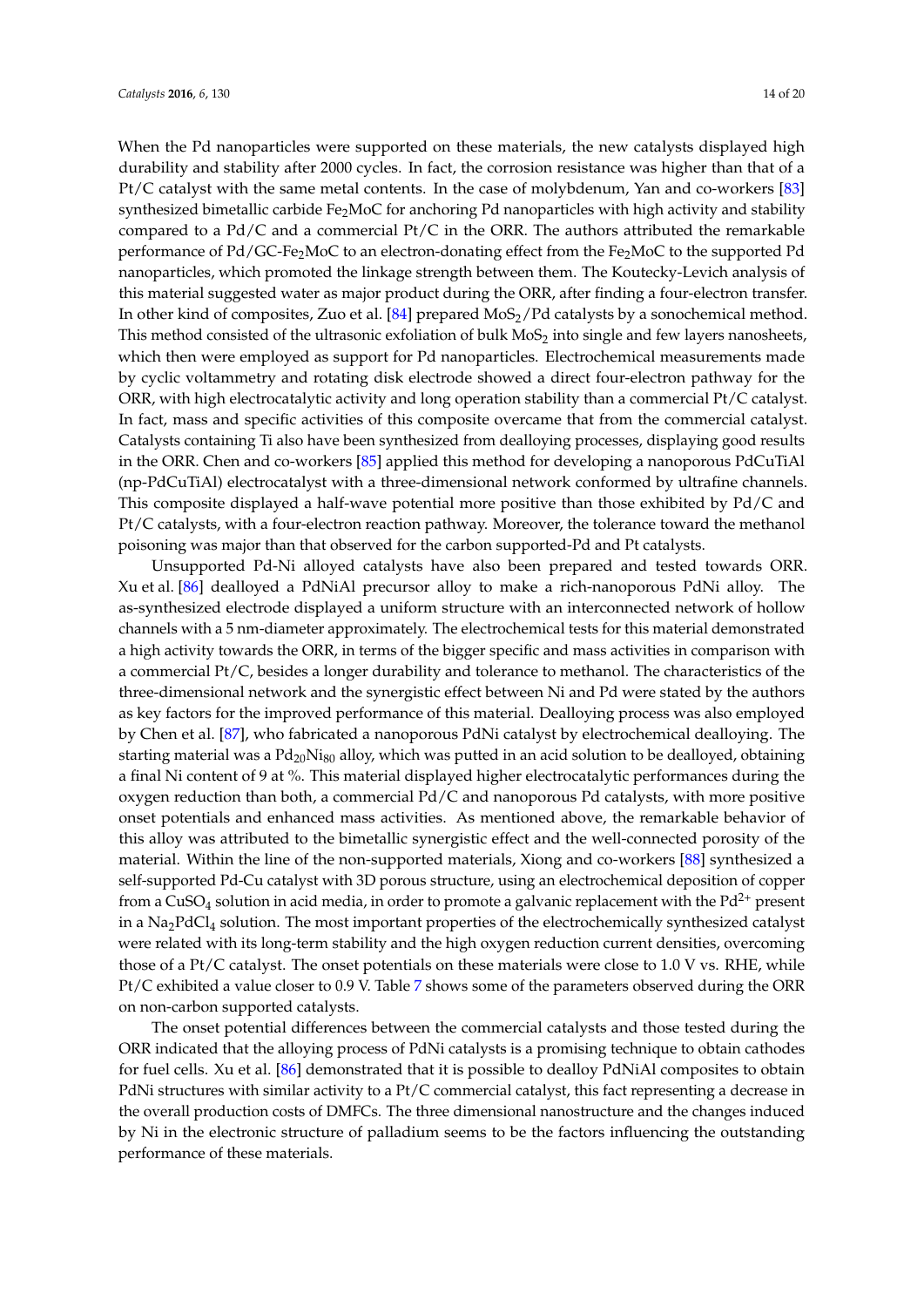| Catalyst                 | <b>Onset Potential (V vs. RHE)</b> | Reference |
|--------------------------|------------------------------------|-----------|
| Pd/LF                    | 0.662                              |           |
| Pd/LFP0.05               | 0.792                              |           |
| Pd/LFP0.05-R             | 0.722                              | [80]      |
| Pd/LFP0.05-RO            | 0.772                              |           |
| Pd/WC-700-m              | 0.692                              |           |
| Pd/WC-800-m              | 0.812                              | [82]      |
| Pd/WC-900-m              | 0.872                              |           |
| Pt/C                     | 1.08                               |           |
| Pd/C                     | 0.92                               |           |
| $Pd/C-MoC$               | 0.95                               | [83]      |
| Pd/C-Fe <sub>2</sub> MoC | 1.08                               |           |
| $Pt/C$ (commercial)      | 1.04                               |           |
| PdNi dealloyed           | 1.04                               | [86]      |
| Pd dealloyed             | 0.90                               |           |
| $Pt/C$ (commercial)      | 0.90                               |           |
| Pd-Cu(nanodendrites)     | 1.00                               | [88]      |

<span id="page-14-0"></span>**Table 7.** Onset potential values for the ORR performed on non-carbon-supported Pd-based catalysts.

### **4. Conclusions**

In this review, a revision about the state of the art of Pd-based catalysts has been described, in terms of the efficiency and performance towards both the methanol oxidation and oxygen reduction reactions, as fundamental chemical processes in direct methanol fuel cells (DMFCs). The most important conclusion in the case of the catalysts suggested as anodes for DMFCs is related with the role of second metal in the forming of  $OH<sub>ads</sub>$ , bearing in mind its importance in the oxidizing of CO and others intermediates generated during the oxidation of methanol. Different authors have reported that these metals (Ag, Ni, and Rh) are able to form OH<sub>ads</sub> at lower potentials than those determined for Pd or Pt, whereas novel carbon materials increase the diffusion of electroactive species and facilitate the electronic transference. On the other hand, novel non-carbon materials as supports create synergistic effects that improve the performance of anodes, basically by means of some changes in the electronic structure of catalytic metals, favoring the oxidation of methanol and the other species related with this reaction. In the case of the cathode Pd-based catalysts, the decrease of the onset potentials and the enhance current densities detected during the ORR were the most important parameters considered to assess the performance of the catalysts. In this sense, the low content of surface Pd oxides and the structure of support were started as crucial factors to obtain good values for the mentioned parameters. Crystalline structure also seems to promote the formation of more active sites and upgrade the tolerance of methanol towards the methanol crossover. Pd-Ni and Pd-W seems to be the most promising cathode catalysts, bearing in mind their positive onset potentials (some of them, overcoming those observed for commercial Pd and Pt catalysts), indicating the beneficial effects of the second metal incorporation on the structure of palladium. From the works here cited and revised, it is possible to conclude that replacement of platinum in the electrodes for direct methanol fuel cells could be carried out, using Pd and Pd-alloys catalysts supported on both, carbon materials and non-carbon materials, in order to decrease the consumption of this metal as catalytic phase in direct methanol fuel cells.

**Acknowledgments:** The authors want to thank the Spanish Ministry of Economy and Competitiveness and FEDER for financial support under the projects ENE2014-52518-C2-1-R.

**Author Contributions:** Juan Carlos Calderón Gómez wrote the paper; Rafael Moliner and Maria Jesus Lázaro revised the paper.

**Conflicts of Interest:** The authors declare no conflict of interest.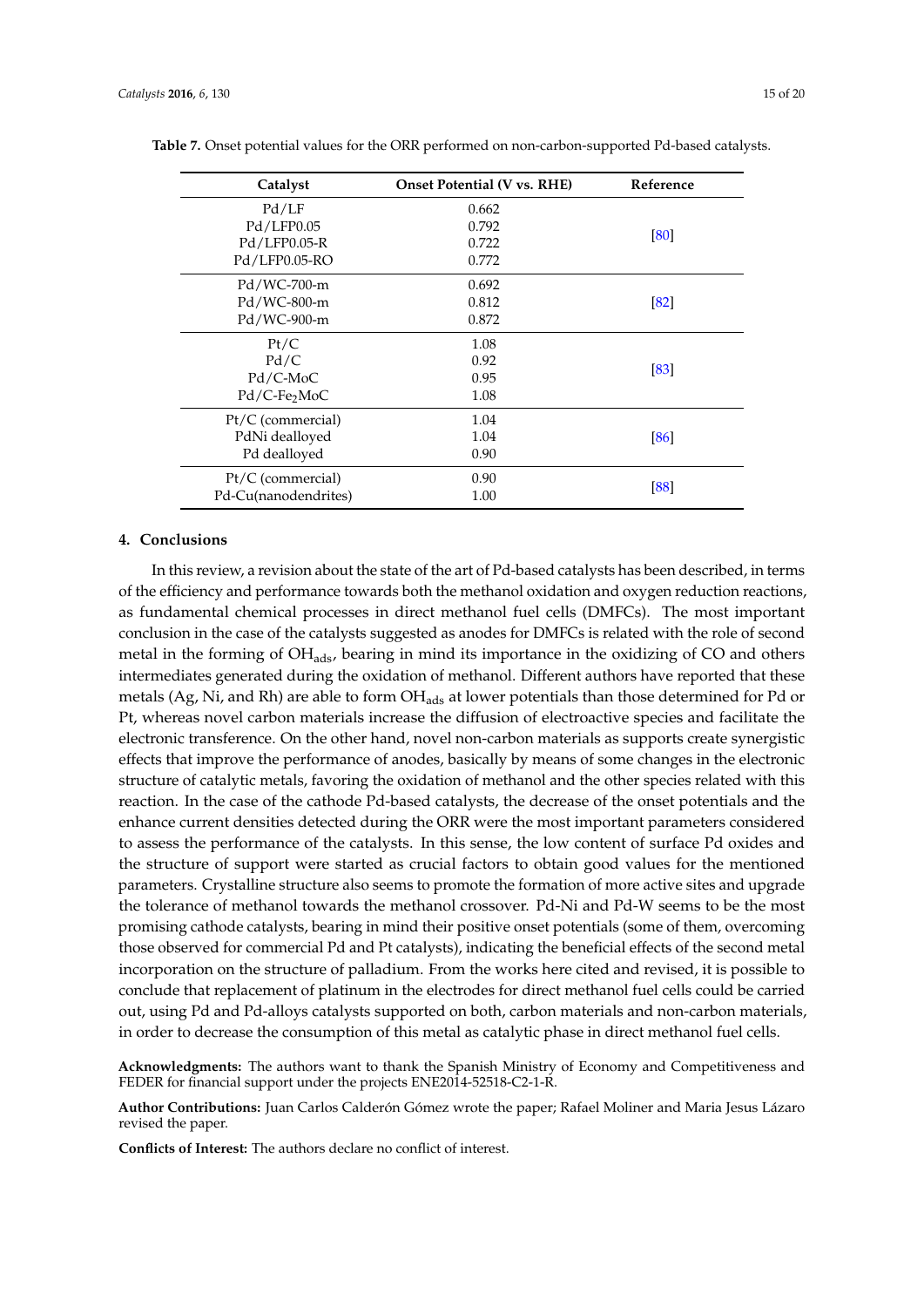### **Abbreviations**

The following abbreviations are used in this manuscript:

| <b>DMFC</b>  | Direct Methanol Fuel Cells                     |
|--------------|------------------------------------------------|
| <b>CNT</b>   | Carbon Nanotubes                               |
| <b>MWCNT</b> | Multi-Walled Carbon Nanotubes                  |
| RGO          | Reduced Graphene Oxide (by sodium borohydride) |
| <b>MOR</b>   | Methanol oxidation reaction                    |
| <b>MEA</b>   | Membrane electrode assembly                    |
| <b>DEMS</b>  | Differential Electrochemical Mass Spectrometry |
| <b>ORR</b>   | Oxygen Reduction Reaction                      |
| VC           | Vulcan Carbon                                  |
| TKK          | Tanaka Kikinzoku Kogyo <sup>®</sup>            |

### **References**

- <span id="page-15-0"></span>1. Lee, J.B.; Park, Y.K.; Yang, O.B.; Kang, Y.K.; Jun, K.W.; Lee, Y.J.; Kim, H.Y.; Lee, K.H.; Choi, W.C. Synthesis of porous carbons having surface functional groups and their application to direct-methanol fuel cells. *J. Power Sources* **2006**, *158*, 1251–1255. [\[CrossRef\]](http://dx.doi.org/10.1016/j.jpowsour.2005.10.085)
- <span id="page-15-1"></span>2. Brouzgou, A.; Song, S.Q.; Tsiakaras, P. Low and non-platinum electrocatalysts for PEMFCs: Current status, challenges and prospects. *Appl. Catal. B* **2012**, *127*, 371–388. [\[CrossRef\]](http://dx.doi.org/10.1016/j.apcatb.2012.08.031)
- <span id="page-15-2"></span>3. Fournier, J.; Faubert, G.; Tilquin, J.Y.; Cote, R.; Guay, D.; Dodelet, J.P. High-performance, low Pt content, catalysts for the electroreduction of oxygen in polymer electrolyte fuel cells. *J. Electrochem. Soc.* **1997**, *144*, 145–154. [\[CrossRef\]](http://dx.doi.org/10.1149/1.1837377)
- <span id="page-15-3"></span>4. Lefèvre, M.; Dodelet, J.P.; Bertrand, P. Molecular oxygen reduction in PEM fuel cells: Evidence for the simultaneous presence of two active sites in Fe-based catalysts. *J. Phys. Chem. B* **2002**, *106*, 8705–8713. [\[CrossRef\]](http://dx.doi.org/10.1021/jp020267f)
- <span id="page-15-4"></span>5. Matter, P.H.; Zhang, L.; Ozkan, U.S. The role of nanostructure in nitrogen-containing carbon catalysts for the oxygen reduction reaction. *J. Catal.* **2006**, *239*, 83–96. [\[CrossRef\]](http://dx.doi.org/10.1016/j.jcat.2006.01.022)
- <span id="page-15-5"></span>6. Zaikovskii, V.I.; Nagabhushana, K.S.; Kriventsov, V.V.; Loponov, K.N.; Cherepanova, S.V.; Kvon, R.I.; Bönnemann, H.; Kochubey, D.I.; Savinova, E.R. Synthesis and structural characterization of Se-modified carbon-supported Ru nanoparticles for the oxygen reduction reaction. *J. Phys. Chem. B* **2006**, *110*, 6881–6890. [\[CrossRef\]](http://dx.doi.org/10.1021/jp056715b) [\[PubMed\]](http://www.ncbi.nlm.nih.gov/pubmed/16570998)
- <span id="page-15-6"></span>7. Serov, A.A.; Min, M.; Chai, G.; Han, S.; Kang, S.; Kwak, C. Preparation, characterization, and high performance of RuSe/C for direct methanol fuel cells. *J. Power Sources* **2008**, *175*, 175–182. [\[CrossRef\]](http://dx.doi.org/10.1016/j.jpowsour.2007.08.089)
- <span id="page-15-7"></span>8. Mustain, W.E.; Prakash, J. Kinetics and mechanism for the oxygen reduction reaction on polycrystalline cobalt-palladium electrocatalysts in acid media. *J. Power Sources* **2007**, *170*, 28–37. [\[CrossRef\]](http://dx.doi.org/10.1016/j.jpowsour.2007.04.005)
- <span id="page-15-8"></span>9. Assiongbon, K.A.; Roy, D. Electro-oxidation of methanol on gold in alkaline media: Adsorption characteristics of reaction intermediates studied using time resolved electro-chemical impedance and surface plasmon resonance techniques. *Surf. Sci.* **2005**, *594*, 99–119. [\[CrossRef\]](http://dx.doi.org/10.1016/j.susc.2005.07.015)
- <span id="page-15-9"></span>10. Hu, F.P.; Shen, P.K. Ethanol oxidation on hexagonal tungsten carbide single nanocrystal-supported Pd electrocatalyst. *J. Power Sources* **2007**, *173*, 877–881. [\[CrossRef\]](http://dx.doi.org/10.1016/j.jpowsour.2007.08.042)
- <span id="page-15-10"></span>11. Li, R.S.; Wei, Z.; Huang, T.; Yu, A.S. Ultrasonic-assisted synthesis of Pd–Ni alloy catalysts supported on multi-walled carbon nanotubes for formic acid electrooxidation. *Electrochimica Acta* **2011**, *56*, 6860–6865. [\[CrossRef\]](http://dx.doi.org/10.1016/j.electacta.2011.05.097)
- <span id="page-15-11"></span>12. Shao, M.H. Palladium-based electrocatalysts for hydrogen oxidation and oxygen reduction reactions. *J. Power Sources* **2011**, *196*, 2433–2444. [\[CrossRef\]](http://dx.doi.org/10.1016/j.jpowsour.2010.10.093)
- <span id="page-15-12"></span>13. Nguyen, S.T.; Tan, D.S.L.; Lee, J.M.; Chan, S.H.; Wang, J.Y.; Wang, X. Tb promoted Pd/C catalysts for the electrooxidation of ethanol in alkaline media. *Int. J. Hydrogen Energy* **2011**, *36*, 9645–9652. [\[CrossRef\]](http://dx.doi.org/10.1016/j.ijhydene.2011.05.049)
- <span id="page-15-13"></span>14. Grden, M.; Łukaszewski, M.; Jerkiewicz, G.; Czerwinski, A. Electrochemical behavior of palladium electrode: Oxidation, electrodissolution and ionic adsorption. *Electrochimica Acta* **2008**, *53*, 7583–7598. [\[CrossRef\]](http://dx.doi.org/10.1016/j.electacta.2008.05.046)
- <span id="page-15-14"></span>15. Bianchini, C.; Shen, P.K. Palladium-based electrocatalysts for alcohol oxidation in half cells and in direct alcohol fuel cells. *Chem. Rev.* **2009**, *109*, 4183–4206. [\[CrossRef\]](http://dx.doi.org/10.1021/cr9000995) [\[PubMed\]](http://www.ncbi.nlm.nih.gov/pubmed/19606907)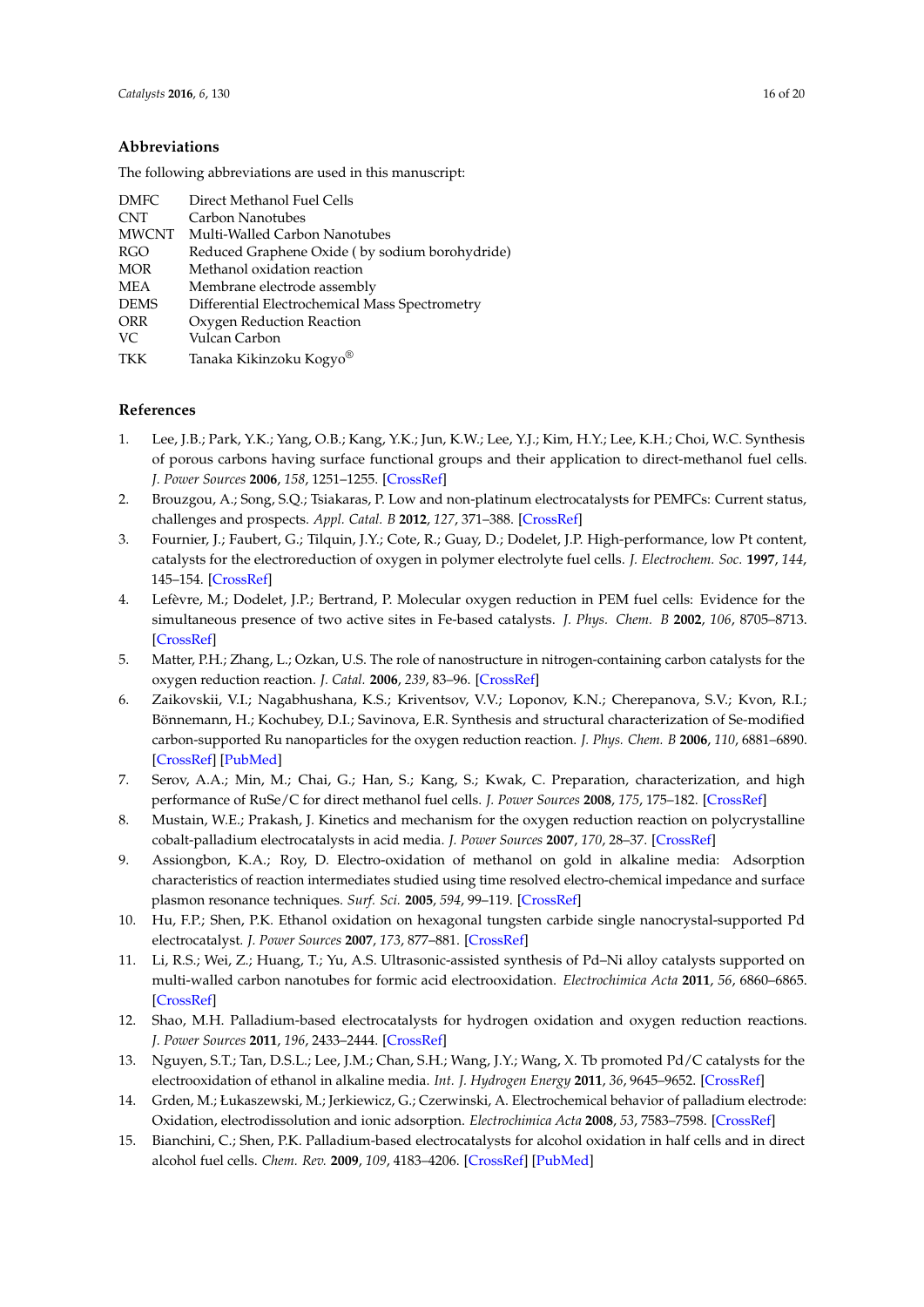- <span id="page-16-0"></span>16. Wei, Y.C.; Liu, C.W.; Wang, K.W. Improvement of oxygen reduction reaction and methanol tolerance characteristics for PdCo electrocatalysts by Au alloying and CO treatment. *Chem. Commun.* **2011**, *47*, 11927–11929. [\[CrossRef\]](http://dx.doi.org/10.1039/c1cc15110j) [\[PubMed\]](http://www.ncbi.nlm.nih.gov/pubmed/21975542)
- <span id="page-16-1"></span>17. Calderón, J.C.; Mahata, N.; Pereira, M.F.R.; Figueiredo, J.L.; Fernandes, V.R.; Rangel, C.M.; Calvillo, L.; Lazaro, M.J.; Pastor, E. Pt–Ru catalysts supported on carbon xerogels for PEM fuel cells. *Int. J. Hydrogen Energy* **2012**, *37*, 7200–7211.
- <span id="page-16-2"></span>18. Yu, X.W.; Ye, S.Y. Recent advances in activity and durability enhancement of Pt/C catalytic cathode in PEMFC: Part I. Physico-chemical and electronic interaction between Pt and carbon support, and activity enhancement of Pt/C catalyst. *J. Power Sources* **2007**, *172*, 133–144. [\[CrossRef\]](http://dx.doi.org/10.1016/j.jpowsour.2007.07.049)
- <span id="page-16-3"></span>19. Zhang, W.Y.; Yao, Q.S.; Wu, X.D.; Fu, Y.S.; Deng, K.M.; Wang, X. Intimately coupled hybrid of graphitic carbon nitride nanoflakelets with reduced graphene oxide for supporting Pd nanoparticles: A stable nanocatalyst with high catalytic activity towards formic acid and methanol electrooxidation. *Electrochim Acta* **2016**, *200*, 131–141. [\[CrossRef\]](http://dx.doi.org/10.1016/j.electacta.2016.03.169)
- <span id="page-16-4"></span>20. Zhang, X.; Zhu, J.X.; Tiwary, C.S.; Ma, Z.Y.; Huang, H.J.; Zhang, J.F.; Lu, Z.Y.; Huang, W.; Wu, Y.P. Palladium nanoparticles supported on nitrogen and sulfur dual-doped graphene as highly active electrocatalysts for formic acid and methanol oxidation. *ACS Appl. Mater. Interfaces* **2016**, *8*, 10858–10865. [\[CrossRef\]](http://dx.doi.org/10.1021/acsami.6b01580) [\[PubMed\]](http://www.ncbi.nlm.nih.gov/pubmed/27082661)
- <span id="page-16-5"></span>21. Zhang, W.Y.; Huang, H.J.; Li, F.; Deng, K.M.; Wang, X. Palladium nanoparticles supported on graphitic carbon nitride-modified reduced graphene oxide as highly efficient catalysts for formic acid and methanol electrooxidation. *J. Mat. Chem. A* **2014**, *2*, 19084–19094. [\[CrossRef\]](http://dx.doi.org/10.1039/C4TA03326D)
- <span id="page-16-6"></span>22. Yin, Z.; Zhang, Y.N.; Chen, K.; Li, J.; Li, W.J.; Tang, P.; Zhao, H.B.; Zhu, Q.J.; Bao, X.H.; Ma, D. Monodispersed bimetallic PdAg nanoparticles with twinned structures: Formation and enhancement for the methanol oxidation. *Sci. Rep.* **2014**, *4*, 4288–4296. [\[CrossRef\]](http://dx.doi.org/10.1038/srep04288) [\[PubMed\]](http://www.ncbi.nlm.nih.gov/pubmed/24608736)
- <span id="page-16-7"></span>23. Wang, Y.; Sheng, Z.M.; Yang, H.B.; Jiang, S.P.; Li, C.M. Electrocatalysis of carbon black- or activated carbon nanotubes-supported Pd–Ag towards methanol oxidation in alkaline media. *Int. J. Hydrogen Energy* **2010**, *35*, 10087–10093. [\[CrossRef\]](http://dx.doi.org/10.1016/j.ijhydene.2010.07.172)
- <span id="page-16-8"></span>24. Luo, B.; Liu, S.M.; Zhi, L.J. Chemical approaches toward graphene-based nanomaterials and their applications in energy-related areas. *Small* **2012**, *8*, 630–646. [\[CrossRef\]](http://dx.doi.org/10.1002/smll.201101396) [\[PubMed\]](http://www.ncbi.nlm.nih.gov/pubmed/22121112)
- <span id="page-16-9"></span>25. Li, L.Z.; Chen, M.X.; Huang, G.B.; Yang, N.; Zhang, L.; Wang, H.; Liu, Y.; Wang, W.; Gao, J.P. A green method to prepare Pd–Ag nanoparticles supported on reduced graphene oxide and their electrochemical catalysis of methanol and ethanol oxidation. *J. Power Sources* **2014**, *263*, 13–21. [\[CrossRef\]](http://dx.doi.org/10.1016/j.jpowsour.2014.04.021)
- <span id="page-16-10"></span>26. Jurzinsky, T.; Cremers, C.; Pinkwart, K.; Tübke, J. On the influence of Ag on Pd-based electrocatalyst for methanol oxidation in alkaline media: A comparative differential electrochemical mass spectrometry study. *Electrochimica Acta* **2016**, *199*, 270–279. [\[CrossRef\]](http://dx.doi.org/10.1016/j.electacta.2016.01.172)
- <span id="page-16-11"></span>27. Shen, P.K.; Xu, C.W.; Zeng, R.; Liu, Y.L. Electro-oxidation of methanol on NiO-promoted Pt/C and Pd/C catalysts. *Electrochem. Solid-State Lett.* **2006**, *9*, A39–A42. [\[CrossRef\]](http://dx.doi.org/10.1149/1.2139975)
- <span id="page-16-12"></span>28. Li, G.L.; Jiang, L.H.; Jiang, Q.; Wang, S.L.; Sun, G.Q. Preparation and characterization of Pd*x*Ag*y*/C electrocatalysts for ethanol electrooxidation reaction in alkaline media. *Electrochimica Acta* **2011**, *56*, 7703–7711. [\[CrossRef\]](http://dx.doi.org/10.1016/j.electacta.2011.06.036)
- <span id="page-16-13"></span>29. Qi, Z.; Geng, H.; Wang, X.; Zhao, C.; Ji, H.; Zhang, C.; Xu, J.; Zhang, Z. Novel nanocrystalline PdNi alloy catalysts for methanol and ethanol electro-oxidation in alkaline media. *J. Power Sources* **2011**, *196*, 5823–5828. [\[CrossRef\]](http://dx.doi.org/10.1016/j.jpowsour.2011.02.083)
- <span id="page-16-14"></span>30. Amin, R.S.; Abdel Hameed, R.M.; El-Khatiba, K.M. Microwave heated synthesis of carbon supported Pd, Ni and Pd–Ni nanoparticles for methanol oxidation in KOH solution. *Appl. Catal. B* **2014**, *148-149*, 557–567. [\[CrossRef\]](http://dx.doi.org/10.1016/j.apcatb.2013.11.020)
- <span id="page-16-15"></span>31. Amin, R.S.; Abdel Hameed, R.M.; El-Khatib, K.M.; Elsayed Youssef, M. Electrocatalytic activity of nanostructured Ni and Pd–Ni on Vulcan XC-72R carbon black for methanol oxidation in alkaline medium. *Int. J. Hydrogen Energy* **2014**, *39*, 2026–2041. [\[CrossRef\]](http://dx.doi.org/10.1016/j.ijhydene.2013.11.033)
- <span id="page-16-16"></span>32. Liu, Z.L.; Zhang, X.H.; Hong, L. Physical and electrochemical characterization of nanostructured Pd/C and PdNi/C catalysts for methanol oxidation. *Electrochem. Commun.* **2009**, *11*, 925–928. [\[CrossRef\]](http://dx.doi.org/10.1016/j.elecom.2009.02.030)
- <span id="page-16-17"></span>33. Calderón, J.C.; Nieto-Monge, M.J.; Pérez-Rodríguez, S.; Pardo, J.I.; Moliner, R.; Lázaro, M.J. Palladium–nickel catalysts supported on different chemically-treated carbon blacks for methanol oxidation in alkaline media. *Int. J. Hydrogen Energy* **2016**. [\[CrossRef\]](http://dx.doi.org/10.1016/j.ijhydene.2016.07.121)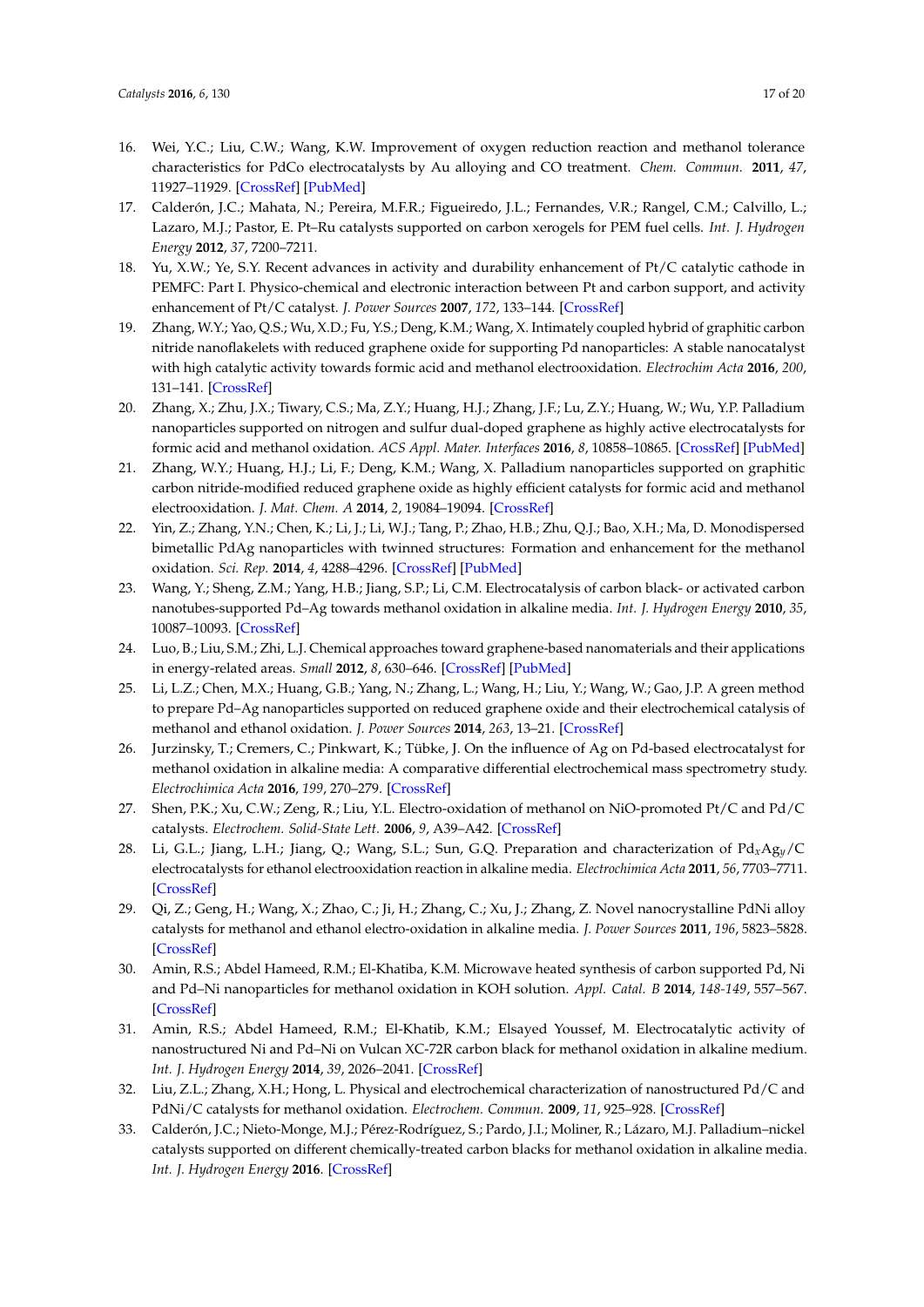- <span id="page-17-0"></span>34. Singh, R.N.; Singh, A.; Anindita. Electrocatalytic activity of binary and ternary composite films of Pd, MWCNT and Ni, Part II: Methanol electrooxidation in 1 M KOH. *Int. J. Hydrogen Energy* **2009**, *34*, 2052–2057. [\[CrossRef\]](http://dx.doi.org/10.1016/j.ijhydene.2008.12.047)
- <span id="page-17-1"></span>35. Zhao, Y.C.; Zhan, L.; Tian, J.N.; Nie, S.L.; Ning, Z. MnO<sup>2</sup> modified multi-walled carbon nanotubes supported Pd nanoparticles for methanol electro-oxidation in alkaline media. *Int. J. Hydrogen Energy* **2010**, *35*, 10522–10526. [\[CrossRef\]](http://dx.doi.org/10.1016/j.ijhydene.2010.07.048)
- <span id="page-17-2"></span>36. Sasahara, A.; Tamura, H.; Tanaka, K.I. Catalytic activity of Pt-deposited Rh(110) bimetallic surface for NO + H<sup>2</sup> reaction. *J. Phys. Chem. B* **1997**, *101*, 1186–1189. [\[CrossRef\]](http://dx.doi.org/10.1021/jp962829z)
- <span id="page-17-3"></span>37. Ross, P.N.; Kinoshita, K.; Scarpellino, A.J.; Stonehart, P. Electrocatalysis on binary alloys: I. Oxidation of molecular hydrogen on supported Pt−Rh alloys. *J. Electroanal. Chem. Interfacial Electrochem.* **1975**, *59*, 177–189. [\[CrossRef\]](http://dx.doi.org/10.1016/S0022-0728(75)80032-5)
- <span id="page-17-4"></span>38. Shen, S.Y.; Zhao, T.S.; Xu, J.B. Carbon supported PtRh catalysts for ethanol oxidation in alkaline direct ethanol fuel cell. *Int. J. Hydrogen Energy* **2010**, *35*, 12911–12917. [\[CrossRef\]](http://dx.doi.org/10.1016/j.ijhydene.2010.08.107)
- 39. de Souza, J.P.I.; Queiroz, S.L.; Bergamaski, K.; Gonzalez, E.R.; Nart, F.C. Electro-oxidation of ethanol on Pt, Rh, and PtRh electrodes. A study using DEMS and in-situ FTIR techniques. *J. Phys. Chem. B* **2002**, *106*, 9825–9830. [\[CrossRef\]](http://dx.doi.org/10.1021/jp014645c)
- 40. Bergamaski, K.; Gonzalez, E.R.; Nart, F.C. Ethanol oxidation on carbon supported platinum-rhodium bimetallic catalysts. *Electrochimica Acta* **2008**, *53*, 4396–4406. [\[CrossRef\]](http://dx.doi.org/10.1016/j.electacta.2008.01.060)
- <span id="page-17-5"></span>41. Delpeuch, A.B.; Asset, T.; Chatenet, M.; Cremers, C. Electrooxidation of ethanol at room temperature on carbon-supported Pt and Rh-containing catalysts: A DEMS study. *J. Electrochem. Soc.* **2014**, *161*, F918–F924. [\[CrossRef\]](http://dx.doi.org/10.1149/2.0731409jes)
- <span id="page-17-6"></span>42. Jurzinsky, T.; Bär, R.; Cremers, C.; Tübke, J.; Elsner, P. Highly active carbon supported palladium-rhodium  $Pd_xRh/C$  catalysts for methanol electrooxidation in alkaline media and their performance in anion exchange direct methanol fuel cells (AEM-DMFCs). *Electrochimica Acta* **2015**, *176*, 1191–1201. [\[CrossRef\]](http://dx.doi.org/10.1016/j.electacta.2015.07.176)
- <span id="page-17-7"></span>43. Hsieh, C.T.; Yu, P.Y.; Tzou, D.Y.; Hsu, J.P.; Chiu, Y.R. Bimetallic Pd–Rh nanoparticles onto reduced graphene oxide nanosheets as electrocatalysts for methanol oxidation. *J. Electroanal. Chem.* **2016**, *761*, 28–36. [\[CrossRef\]](http://dx.doi.org/10.1016/j.jelechem.2015.12.008)
- <span id="page-17-8"></span>44. Alvi, M.A.; Akhtar, M.S. An effective and low cost Pd–Ce bimetallic decorated carbon nanofibers as electrocatalyst for direct methanol fuel cells applications. *J. Alloys Compd.* **2016**, *684*, 524–529. [\[CrossRef\]](http://dx.doi.org/10.1016/j.jallcom.2016.05.101)
- <span id="page-17-9"></span>45. He, L.L.; Song, P.; Feng, J.J.; Fang, R.; Yu, D.X.; Chen, J.R.; Wang, A.J. Porous dandelion-like gold@ palladium core-shell nanocrystals in-situ growth on reduced graphene oxide with improved electrocatalytic properties. *Electrochimica Acta* **2016**, *200*, 204–213. [\[CrossRef\]](http://dx.doi.org/10.1016/j.electacta.2016.03.098)
- <span id="page-17-10"></span>46. Zhang, S.S.; Yuan, X.Z.; Wang, H.J.; Mérida, W.; Zhu, H.; Shen, J.; Wu, S.H.; Zhang, J.J. A review of accelerated stress tests of MEA durability in PEM fuel cells. *Int. J. Hydrogen Energy* **2009**, *34*, 388–404. [\[CrossRef\]](http://dx.doi.org/10.1016/j.ijhydene.2008.10.012)
- <span id="page-17-11"></span>47. Niu, X.H.; Zhao, H.L.; Lan, M.B. Palladium deposits spontaneously grown on nickel foam for electrocatalyzing methanol oxidation: Effect of precursors. *J. Power Sources* **2016**, *306*, 361–368. [\[CrossRef\]](http://dx.doi.org/10.1016/j.jpowsour.2015.12.044)
- <span id="page-17-12"></span>48. Park, K.W.; Han, S.B.; Lee, J.M. Photo (UV)-enhanced performance of Pt–TiO<sub>2</sub> nanostructure electrode for methanol oxidation. *Electrochem. Commun.* **2007**, *9*, 1578–1581. [\[CrossRef\]](http://dx.doi.org/10.1016/j.elecom.2007.02.020)
- 49. Xue, X.D.; Gu, L.; Cao, X.B.; Song, Y.Y.; Zhu, L.W.; Chen, P. One-pot, high-yield synthesis of titanate nanotube bundles decorated by Pd (Au) clusters for stable electrooxidation of methanol. *J. Solid State Chem.* **2009**, *182*, 2912–2917. [\[CrossRef\]](http://dx.doi.org/10.1016/j.jssc.2009.08.001)
- <span id="page-17-13"></span>50. Guo, X.; Guo, D.J.; Qiu, X.P.; Chen, L.Q.; Zhu, W.T. Excellent dispersion and electrocatalytic properties of Pt nanoparticles supported on novel porous anatase TiO<sup>2</sup> nanorods. *J. Power Sources* **2009**, *194*, 281–285. [\[CrossRef\]](http://dx.doi.org/10.1016/j.jpowsour.2009.05.035)
- <span id="page-17-14"></span>51. Dvoranova, D.; Brezova, V.; Mazur, M.; Malati, M.A. Investigations of metal-doped titanium dioxide photocatalysts. *Appl. Catal. B* **2002**, *37*, 91–105. [\[CrossRef\]](http://dx.doi.org/10.1016/S0926-3373(01)00335-6)
- <span id="page-17-15"></span>52. Wang, M.; Guo, D.J.; Li, H.L. High activity of novel  $Pd/TiO<sub>2</sub>$  nanotube catalysts for methanol electro-oxidation. *J. Solid State Chem.* **2005**, *178*, 1996–2000. [\[CrossRef\]](http://dx.doi.org/10.1016/j.jssc.2005.04.006)
- <span id="page-17-16"></span>53. Hosseini, M.G.; Momeni, M.M.; Khalilpur, H. Synthesis and characterization of palladium nanoparticles immobilized on TiO<sup>2</sup> nanotubes as a new high active electrode for methanol electro-oxidation. *Int. J. Nanosci.* **2012**, *11*, 1250016. [\[CrossRef\]](http://dx.doi.org/10.1142/S0219581X12500160)
- <span id="page-17-17"></span>54. Ju, J.; Shi, Y.; Wu, D. TiO<sup>2</sup> nanotube supported PdNi catalyst for methanol electro-oxidation. *Powder Technol.* **2012**, *230*, 252–256. [\[CrossRef\]](http://dx.doi.org/10.1016/j.powtec.2012.06.046)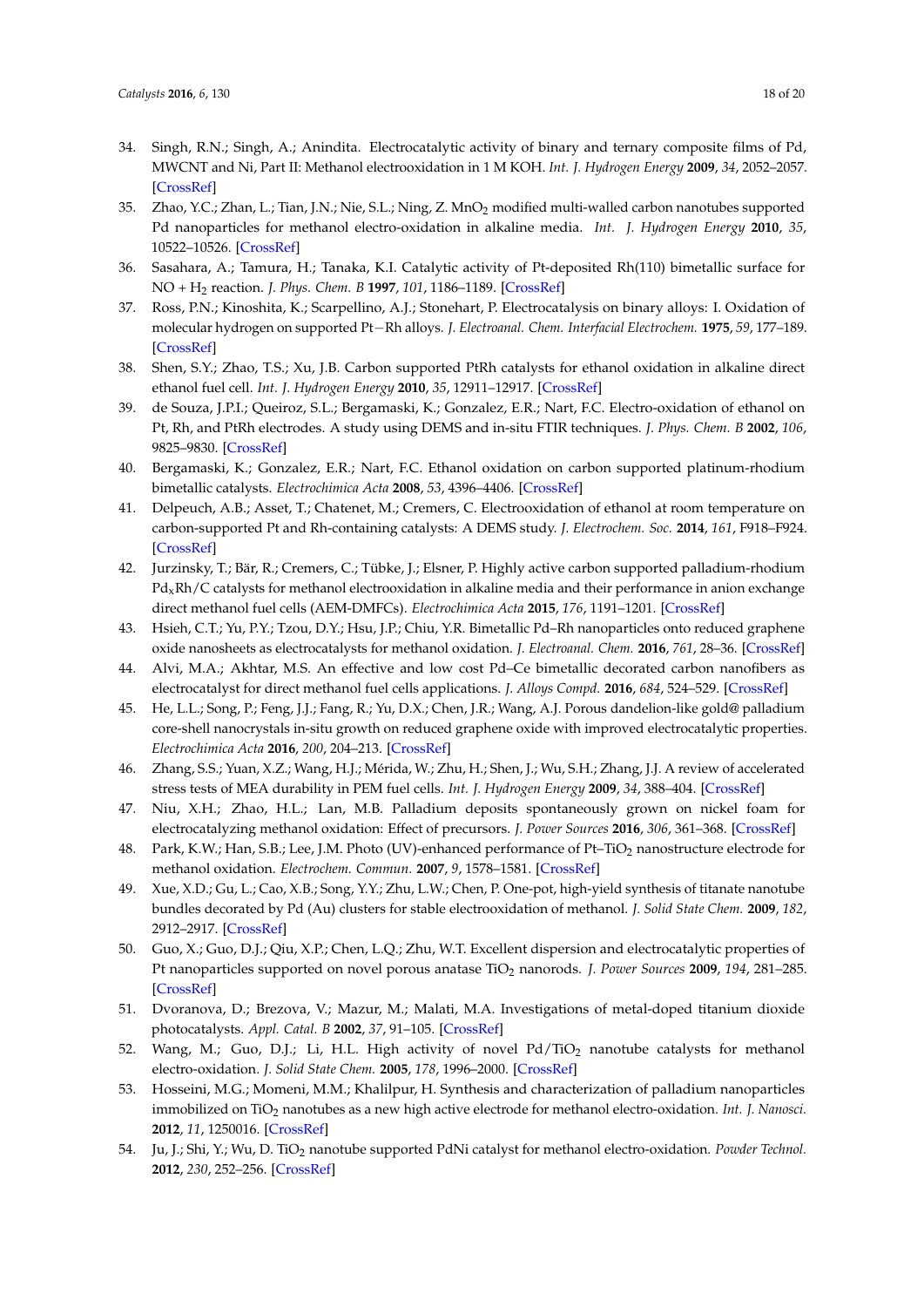- <span id="page-18-0"></span>55. Cao, S.; Xu, W.; Zhu, S.; Liang, Y.; Li, Z.; Cui, Z.; Yang, X.; Inoue, A. Synthesis of TiO<sub>2</sub> nanoparticles loaded Pd/CuO nanoporous catalysts and their catalytic performance for methanol, ethanol and formic acid electro-oxidations. *J. Electrochem. Soc.* **2016**, *163*, E263–E271. [\[CrossRef\]](http://dx.doi.org/10.1149/2.0661609jes)
- <span id="page-18-1"></span>56. Fernandez, J.L.; Walsh, D.A.; Bard, A.J. Thermodynamic guidelines for the design of bimetallic catalysts for oxygen electroreduction and rapid screening by scanning electrochemical microscopy. M–Co (M: Pd, Ag, Au). *J. Am. Chem. Soc.* **2005**, *127*, 357–365. [\[CrossRef\]](http://dx.doi.org/10.1021/ja0449729) [\[PubMed\]](http://www.ncbi.nlm.nih.gov/pubmed/15631486)
- <span id="page-18-2"></span>57. Shukla, A.K.; Raman, R.K. Methanol-resistant oxygen-reduction catalysts for direct methanol fuel cells. *Annu. Rev. Mater. Res.* **2003**, *33*, 155–168. [\[CrossRef\]](http://dx.doi.org/10.1146/annurev.matsci.33.072302.093511)
- <span id="page-18-3"></span>58. Baranton, S.; Coutanceau, C.; Roux, C.; Hahn, F.; Leger, J.M. Oxygen reduction reaction in acid medium at iron phthalocyanine dispersed on high surface area carbon substrate: tolerance to methanol, stability and kinetics. *J. Electroanal. Chem.* **2005**, *577*, 223–234. [\[CrossRef\]](http://dx.doi.org/10.1016/j.jelechem.2004.11.034)
- 59. Wagner, A.J.; Wolfe, G.M.; Fairbrother, D.H. Reactivity of vapor-deposited metal atoms with nitrogen-containing polymers and organic surfaces studied by in situ XPS. *Appl. Surf. Sci.* **2003**, *219*, 317–328. [\[CrossRef\]](http://dx.doi.org/10.1016/S0169-4332(03)00705-0)
- <span id="page-18-4"></span>60. Matter, P.H.; Zhang, L.; Ozkan, U.S. The role of nanostructure in nitrogen-containing carbon catalysts for the oxygen reduction reaction. *J. Catal.* **2006**, *239*, 83–96. [\[CrossRef\]](http://dx.doi.org/10.1016/j.jcat.2006.01.022)
- <span id="page-18-5"></span>61. Mustain, W.E.; Kepler, K.; Prakash, J. Investigations of carbon-supported CoPd<sub>3</sub> catalysts as oxygen cathodes in PEM fuel cells. *Electrochem. Commun.* **2006**, *8*, 406–410. [\[CrossRef\]](http://dx.doi.org/10.1016/j.elecom.2005.12.015)
- <span id="page-18-6"></span>62. Serov, A.A.; Cho, S.Y.; Han, S.; Min, M.; Chai, G.; Nam, K.H.; Kwak, C. Modification of palladium-based catalysts by chalcogenes for direct methanol fuel cells. *Electrochem. Commun.* **2007**, *9*, 2041–2044. [\[CrossRef\]](http://dx.doi.org/10.1016/j.elecom.2007.06.005)
- <span id="page-18-7"></span>63. Zheng, J.S.; Zhang, X.; Li, P.; Zhu, J.; Zhou, X.G.; Yuan, W.K. Effect of carbon nanofiber microstructure on oxygen reduction activity of supported palladium electrocatalyst. *Electrochem. Commun.* **2007**, *9*, 895–900. [\[CrossRef\]](http://dx.doi.org/10.1016/j.elecom.2006.12.006)
- <span id="page-18-8"></span>64. Chakraborty, S.; Retna Raj, C. Electrocatalytic performance of carbon nanotube-supported palladium particles in the oxidation of formic acid and the reduction of oxygen. *Carbon* **2010**, *48*, 3242–3249. [\[CrossRef\]](http://dx.doi.org/10.1016/j.carbon.2010.05.014)
- <span id="page-18-9"></span>65. Lüsi, M.; Erikson, H.; Sarapuu, A.; Tammeveski, K.; Solla-Gullón, J.; Feliu, J.M. Oxygen reduction reaction on carbon-supported palladium nanocubes in alkaline media. *Electrochem. Commun.* **2016**, *64*, 9–13. [\[CrossRef\]](http://dx.doi.org/10.1016/j.elecom.2015.12.016)
- <span id="page-18-10"></span>66. Zhao, S.; Zhang, H.; House, S.D.; Jin, R.; Yang, J.C.; Jin, R. Ultrasmall palladium nanoclusters as effective catalyst for oxygen reduction reaction. *ChemElectroChem.* **2016**, *3*, 1225. [\[CrossRef\]](http://dx.doi.org/10.1002/celc.201600053)
- <span id="page-18-11"></span>67. Jukk, K.; Alexeyeva, N.; Johans, C.; Kontturi, K.; Tammeveski, K. Oxygen reduction on Pd nanoparticle/multi-walled carbon nanotube composites. *J. Electroanal. Chem.* **2012**, *666*, 67–75. [\[CrossRef\]](http://dx.doi.org/10.1016/j.jelechem.2011.12.003)
- <span id="page-18-12"></span>68. Li, B.; Prakash, J. Oxygen reduction reaction on carbon supported palladium-nickel alloys in alkaline media. *Electrochem. Commun.* **2009**, *11*, 1162–1165. [\[CrossRef\]](http://dx.doi.org/10.1016/j.elecom.2009.03.037)
- <span id="page-18-13"></span>69. Ramos-Sanchez, G.; Santana-Salinas, A.; Vazquez-Huerta, G.; Solorza-Feria, O. Electrochemical impedance study and performance of PdNi nanoparticles as cathode catalyst in a polymer electrolyte membrane fuel cell. *J. New Mat. Electrochem. Syst.* **2010**, *13*, 213–217.
- <span id="page-18-14"></span>70. Ramos-Sánchez, G.; Yee-Madeira, H.; Solorza-Feria, O. PdNi electrocatalyst for oxygen reduction in acid media. *Int. J. Hydrogen Energy* **2008**, *33*, 3596–3600. [\[CrossRef\]](http://dx.doi.org/10.1016/j.ijhydene.2008.03.004)
- <span id="page-18-15"></span>71. Calderón, J.C.; Celorrio, V.; Nieto-Monge, M.J.; Fermín, D.J.; Pardo, J.I.; Moliner, R.; Lázaro, M.J. Palladium-nickel materials as cathode electrocatalysts for alkaline fuel cells. *Int. J. Hydrogen Energy* **2016**. accepted for publication.
- <span id="page-18-16"></span>72. Arroyo-Ramírez, L.; Montano-Serrano, R.; Luna-Pineda, T.; Román, F.R.; Raptis, R.G.; Cabrera, C.R. Synthesis and characterization of palladium and palladium-cobalt nanoparticles on Vulcan XC-72R for the oxygen reduction reaction. *ACS Appl. Mater. Interfaces* **2013**, *5*, 11603–11612. [\[CrossRef\]](http://dx.doi.org/10.1021/am402932h) [\[PubMed\]](http://www.ncbi.nlm.nih.gov/pubmed/24102312)
- <span id="page-18-17"></span>73. Golmohammadi, F.; Gharibi, H.; Sadeghi, S. Synthesis and electrochemical characterization of binary carbon supported Pd3Co nanocatalyst for oxygen reduction reaction in direct methanol fuel cells. *Int. J. Hydrogen Energy* **2016**, *41*, 7373–7387. [\[CrossRef\]](http://dx.doi.org/10.1016/j.ijhydene.2016.03.093)
- <span id="page-18-18"></span>74. Wu, J.; Shan, S.; Luo, J.; Joseph, P.; Petkov, V.; Zhong, C.J. PdCu nanoalloy electrocatalysts in oxygen reduction reaction: role of composition and phase state in catalytic synergy. *ACS Appl. Mater. Interfaces* **2015**, *7*, 25906–25913. [\[CrossRef\]](http://dx.doi.org/10.1021/acsami.5b08478) [\[PubMed\]](http://www.ncbi.nlm.nih.gov/pubmed/26569372)
- <span id="page-18-19"></span>75. Wang, D.; Liu, S.; Wang, J.; Lin, R.; Kawasaki, M.; Rus, E.; Silberstein, K.E.; Lowe, M.A.; Lin, F.; Nordlund, D.; et al. Spontaneous incorporation of gold in palladium-based ternary nanoparticles makes durable electrocatalysts for oxygen reduction reaction. *Nat. Commun.* **2016**. [\[CrossRef\]](http://dx.doi.org/10.1038/ncomms11941) [\[PubMed\]](http://www.ncbi.nlm.nih.gov/pubmed/27336795)